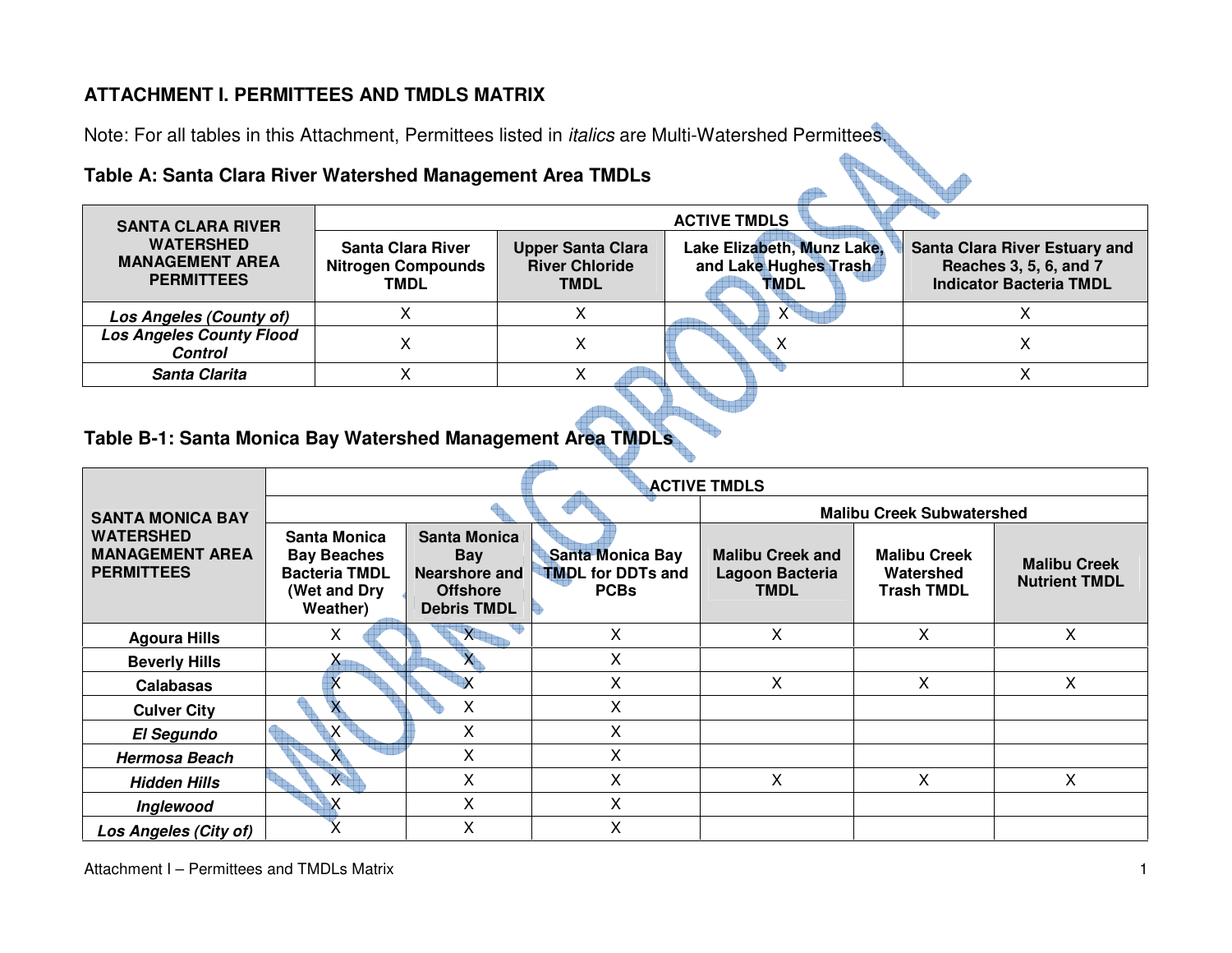|                                                                 |                                                                                        | <b>ACTIVE TMDLS</b>                                                                  |                                                                    |                                                           |                                                              |                                             |  |  |  |  |  |
|-----------------------------------------------------------------|----------------------------------------------------------------------------------------|--------------------------------------------------------------------------------------|--------------------------------------------------------------------|-----------------------------------------------------------|--------------------------------------------------------------|---------------------------------------------|--|--|--|--|--|
| <b>SANTA MONICA BAY</b>                                         |                                                                                        |                                                                                      |                                                                    | <b>Malibu Creek Subwatershed</b>                          |                                                              |                                             |  |  |  |  |  |
| <b>WATERSHED</b><br><b>MANAGEMENT AREA</b><br><b>PERMITTEES</b> | Santa Monica<br><b>Bay Beaches</b><br><b>Bacteria TMDL</b><br>(Wet and Dry<br>Weather) | <b>Santa Monica</b><br>Bay<br>Nearshore and<br><b>Offshore</b><br><b>Debris TMDL</b> | <b>Santa Monica Bay</b><br><b>TMDL for DDTs and</b><br><b>PCBs</b> | <b>Malibu Creek and</b><br>Lagoon Bacteria<br><b>TMDL</b> | <b>Malibu Creek</b><br><b>Watershed</b><br><b>Trash TMDL</b> | <b>Malibu Creek</b><br><b>Nutrient TMDL</b> |  |  |  |  |  |
| <b>Los Angeles (County</b><br>of)                               | X                                                                                      | X                                                                                    | X                                                                  | X                                                         | X                                                            | X                                           |  |  |  |  |  |
| <b>Los Angeles County</b><br><b>Flood Control</b>               | X                                                                                      | X                                                                                    | X                                                                  |                                                           | X                                                            | X                                           |  |  |  |  |  |
| <b>Malibu</b>                                                   | $\mathsf{X}$                                                                           | X                                                                                    | X                                                                  | X                                                         | $\mathsf{X}$                                                 | $\mathsf{X}$                                |  |  |  |  |  |
| <b>Manhattan Beach</b>                                          | $\mathsf{X}$                                                                           | X                                                                                    | Χ                                                                  |                                                           |                                                              |                                             |  |  |  |  |  |
| <b>Palos Verdes Estates</b>                                     | X                                                                                      | X                                                                                    | X                                                                  |                                                           |                                                              |                                             |  |  |  |  |  |
| <b>Rancho Palos Verdes</b>                                      | X                                                                                      | X                                                                                    | X                                                                  |                                                           |                                                              |                                             |  |  |  |  |  |
| <b>Redondo Beach</b>                                            | X                                                                                      | X                                                                                    | $\mathsf{X}$                                                       |                                                           |                                                              |                                             |  |  |  |  |  |
| <b>Rolling Hills</b>                                            | X                                                                                      | X                                                                                    | $\sf X$                                                            |                                                           |                                                              |                                             |  |  |  |  |  |
| <b>Rolling Hills Estates</b>                                    | $\mathsf{X}$                                                                           | X                                                                                    | X                                                                  |                                                           |                                                              |                                             |  |  |  |  |  |
| <b>Santa Monica</b>                                             | X                                                                                      | X                                                                                    | Χ                                                                  |                                                           |                                                              |                                             |  |  |  |  |  |
| <b>Torrance</b>                                                 | X                                                                                      | X                                                                                    | Χ                                                                  |                                                           |                                                              |                                             |  |  |  |  |  |
| <b>West Hollywood</b>                                           | X                                                                                      | $\overline{\mathsf{x}}$                                                              | $\overline{\mathsf{x}}$                                            |                                                           |                                                              |                                             |  |  |  |  |  |
| <b>Westlake Village</b>                                         | X                                                                                      |                                                                                      | X                                                                  | X                                                         | X.                                                           | $\sf X$                                     |  |  |  |  |  |

**The Street**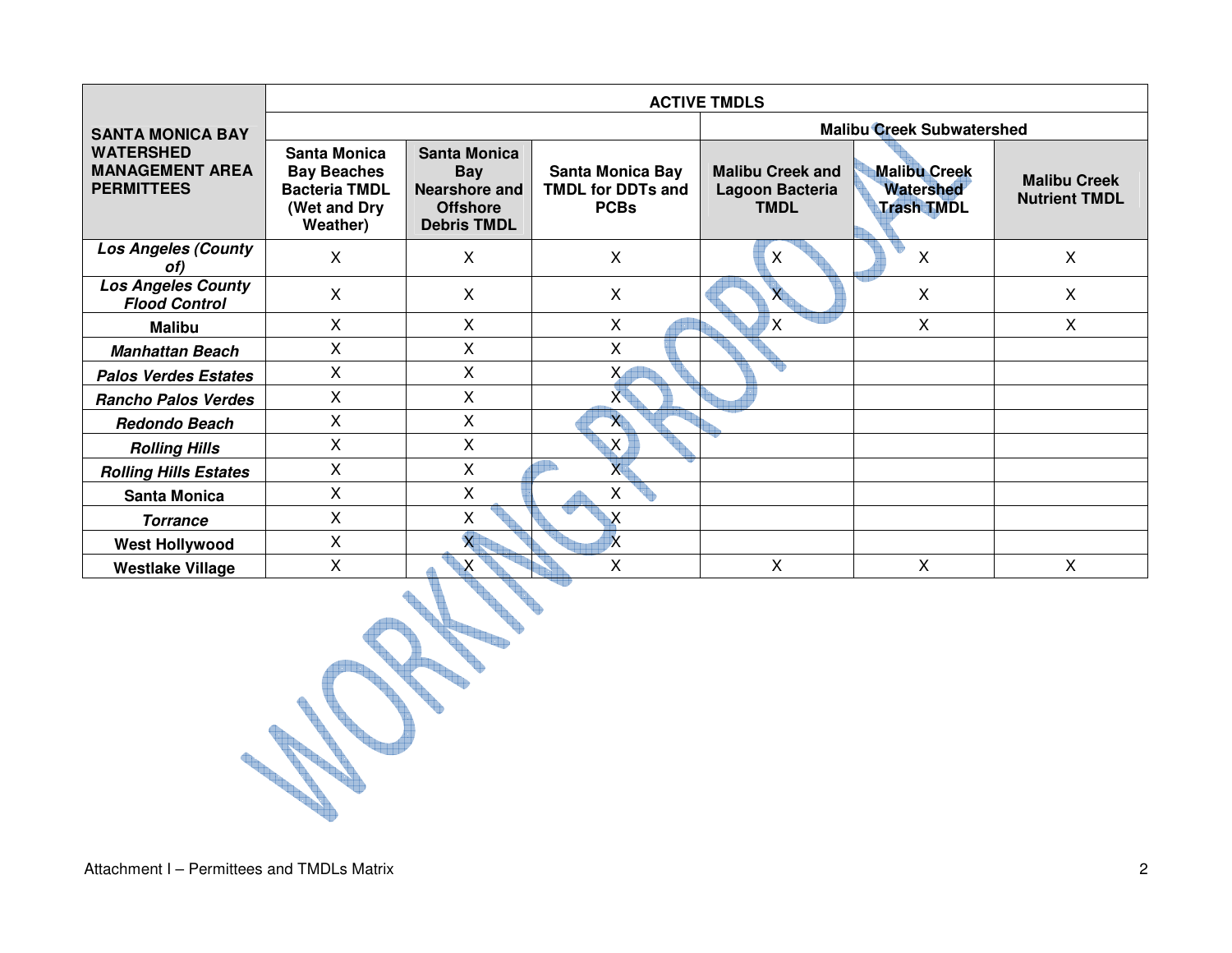|                                                                               |                                                               |                                                                                                      | Table B-2: Santa Monica Bay Watershed Management Area TMDLs                                             |                                                                |                                                                                                          |                                                                                                                   |                                                                           |  |  |  |
|-------------------------------------------------------------------------------|---------------------------------------------------------------|------------------------------------------------------------------------------------------------------|---------------------------------------------------------------------------------------------------------|----------------------------------------------------------------|----------------------------------------------------------------------------------------------------------|-------------------------------------------------------------------------------------------------------------------|---------------------------------------------------------------------------|--|--|--|
|                                                                               |                                                               |                                                                                                      |                                                                                                         | <b>ACTIVE TMDLS</b>                                            |                                                                                                          |                                                                                                                   |                                                                           |  |  |  |
| <b>SANTA MONICA</b>                                                           |                                                               | Marina del Rey Subwatershed<br><b>Ballona Creek Subwatershed</b>                                     |                                                                                                         |                                                                |                                                                                                          |                                                                                                                   |                                                                           |  |  |  |
| <b>BAY WATERSHED</b><br><b>MANAGEMENT</b><br><b>AREA</b><br><b>PERMITTEES</b> | <b>Ballona</b><br><b>Creek</b><br><b>Trash</b><br><b>TMDL</b> | <b>Ballona</b><br><b>Creek</b><br><b>Estuary</b><br><b>Toxic</b><br><b>Pollutants</b><br><b>TMDL</b> | <b>Ballona Creek,</b><br><b>Ballona estuary and</b><br><b>Sepulveda Channel</b><br><b>Bacteria TMDL</b> | <b>Ballona</b><br><b>Creek</b><br><b>Metals</b><br><b>TMDL</b> | <b>Ballona Creek</b><br><b>Wetlands TMDL for</b><br>Sediment and<br><b>Invasive Exotic</b><br>Vegetation | <b>Marina del Rey</b><br><b>Harbor Mothers'</b><br><b>Beach and Back</b><br><b>Basins Bacteria</b><br><b>TMDL</b> | Marina del Rey<br><b>Harbor Toxic</b><br><b>Pollutants</b><br><b>TMDL</b> |  |  |  |
| <b>Agoura Hills</b>                                                           |                                                               |                                                                                                      |                                                                                                         |                                                                |                                                                                                          |                                                                                                                   |                                                                           |  |  |  |
| <b>Beverly Hills</b>                                                          | $\mathsf{X}$                                                  | $\mathsf{X}$                                                                                         | $\mathsf{X}$                                                                                            | X                                                              | ₩X                                                                                                       |                                                                                                                   |                                                                           |  |  |  |
| <b>Calabasas</b>                                                              |                                                               |                                                                                                      |                                                                                                         |                                                                |                                                                                                          |                                                                                                                   |                                                                           |  |  |  |
| <b>Culver City</b>                                                            | $\pmb{\times}$                                                | $\pmb{\times}$                                                                                       | $\mathsf{X}$                                                                                            | $X^{\top}$                                                     | $\pmb{\times}$                                                                                           | $\mathsf{X}$                                                                                                      | $\mathsf{X}$                                                              |  |  |  |
| <b>El Segundo</b>                                                             |                                                               |                                                                                                      |                                                                                                         |                                                                |                                                                                                          |                                                                                                                   |                                                                           |  |  |  |
| <b>Hermosa Beach</b>                                                          |                                                               |                                                                                                      |                                                                                                         |                                                                |                                                                                                          |                                                                                                                   |                                                                           |  |  |  |
| <b>Hidden Hills</b>                                                           |                                                               |                                                                                                      |                                                                                                         |                                                                |                                                                                                          |                                                                                                                   |                                                                           |  |  |  |
| Inglewood                                                                     | $\mathsf{X}$                                                  | $\mathsf{X}$                                                                                         | $\mathsf{X}$                                                                                            | $\overline{\mathsf{x}}$                                        | $\mathsf{X}$                                                                                             |                                                                                                                   |                                                                           |  |  |  |
| <b>Los Angeles (City</b><br>of)                                               | $\mathsf{X}$                                                  | $\mathsf{X}$                                                                                         |                                                                                                         | $\mathsf{X}$                                                   | $\mathsf{X}$                                                                                             | $\mathsf{X}$                                                                                                      | $\mathsf{X}$                                                              |  |  |  |
| <b>Los Angeles</b><br>(County of)                                             | X                                                             | $\mathsf{X}$                                                                                         |                                                                                                         | $\mathsf{X}$                                                   | X                                                                                                        | X                                                                                                                 | $\mathsf{X}$                                                              |  |  |  |
| <b>Los Angeles</b><br><b>County Flood</b><br><b>Control</b>                   |                                                               |                                                                                                      |                                                                                                         | $\mathsf{X}$                                                   | X                                                                                                        | X                                                                                                                 | X                                                                         |  |  |  |
| <b>Malibu</b>                                                                 |                                                               |                                                                                                      |                                                                                                         |                                                                |                                                                                                          |                                                                                                                   |                                                                           |  |  |  |
| <b>Manhattan Beach</b>                                                        |                                                               |                                                                                                      |                                                                                                         |                                                                |                                                                                                          |                                                                                                                   |                                                                           |  |  |  |
| <b>Palos Verdes</b><br><b>Estates</b>                                         |                                                               |                                                                                                      |                                                                                                         |                                                                |                                                                                                          |                                                                                                                   |                                                                           |  |  |  |
| <b>Rancho Palos</b><br><b>Verdes</b>                                          |                                                               |                                                                                                      |                                                                                                         |                                                                |                                                                                                          |                                                                                                                   |                                                                           |  |  |  |
| <b>Redondo Beach</b>                                                          |                                                               |                                                                                                      |                                                                                                         |                                                                |                                                                                                          |                                                                                                                   |                                                                           |  |  |  |
| <b>Rolling Hills</b>                                                          |                                                               |                                                                                                      |                                                                                                         |                                                                |                                                                                                          |                                                                                                                   |                                                                           |  |  |  |
| <b>Rolling Hills</b><br><b>Estates</b>                                        |                                                               |                                                                                                      |                                                                                                         |                                                                |                                                                                                          |                                                                                                                   |                                                                           |  |  |  |

# **Table B-2: Santa Monica Bay Watershed Management Area TMDLs**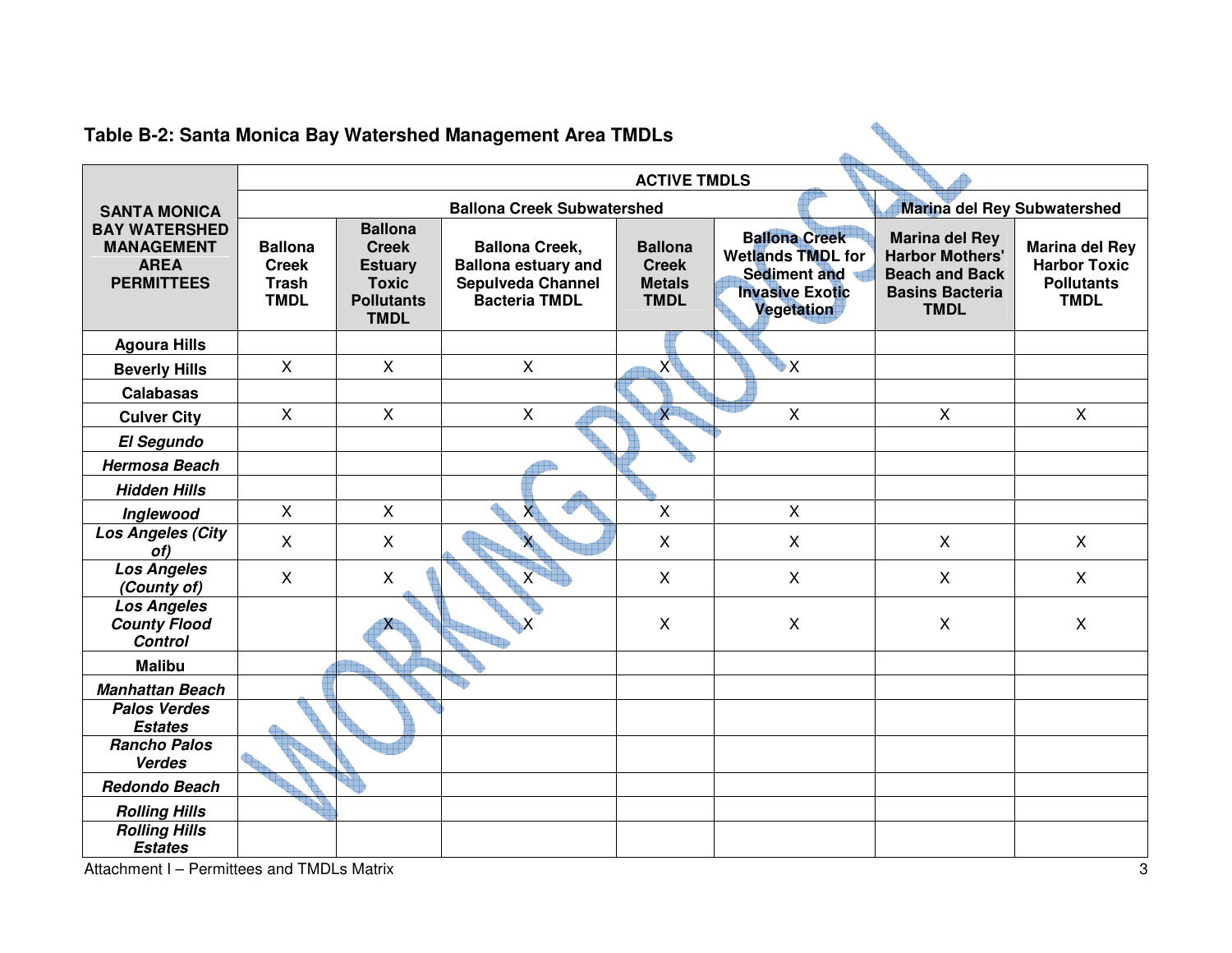|                                                                               | <b>ACTIVE TMDLS</b>                                    |                                                                                               |                                                                                                         |                                                                |                                                                                                          |                                                                                                                   |                                                                                  |  |  |
|-------------------------------------------------------------------------------|--------------------------------------------------------|-----------------------------------------------------------------------------------------------|---------------------------------------------------------------------------------------------------------|----------------------------------------------------------------|----------------------------------------------------------------------------------------------------------|-------------------------------------------------------------------------------------------------------------------|----------------------------------------------------------------------------------|--|--|
| <b>SANTA MONICA</b>                                                           |                                                        |                                                                                               | <b>Marina del Rey Subwatershed</b>                                                                      |                                                                |                                                                                                          |                                                                                                                   |                                                                                  |  |  |
| <b>BAY WATERSHED</b><br><b>MANAGEMENT</b><br><b>AREA</b><br><b>PERMITTEES</b> | <b>Ballona</b><br><b>Creek</b><br>Trash<br><b>TMDL</b> | <b>Ballona</b><br><b>Creek</b><br><b>Estuary</b><br>Toxic<br><b>Pollutants</b><br><b>TMDL</b> | <b>Ballona Creek,</b><br><b>Ballona estuary and</b><br><b>Sepulveda Channel</b><br><b>Bacteria TMDL</b> | <b>Ballona</b><br><b>Creek</b><br><b>Metals</b><br><b>TMDL</b> | <b>Ballona Creek</b><br><b>Wetlands TMDL for</b><br>Sediment and<br><b>Invasive Exotic</b><br>Vegetation | <b>Marina del Rey</b><br><b>Harbor Mothers'</b><br><b>Beach and Back</b><br><b>Basins Bacteria</b><br><b>TMDL</b> | <b>Marina del Rey</b><br><b>Harbor Toxic</b><br><b>Pollutants</b><br><b>TMDL</b> |  |  |
| <b>Santa Monica</b>                                                           | X                                                      | Χ                                                                                             | X                                                                                                       | X                                                              | х                                                                                                        |                                                                                                                   |                                                                                  |  |  |
| <b>Torrance</b>                                                               |                                                        |                                                                                               |                                                                                                         |                                                                |                                                                                                          |                                                                                                                   |                                                                                  |  |  |
| <b>West Hollywood</b>                                                         | X                                                      | Χ                                                                                             | X                                                                                                       | X                                                              | X                                                                                                        |                                                                                                                   |                                                                                  |  |  |
| <b>Westlake Village</b>                                                       |                                                        |                                                                                               |                                                                                                         |                                                                |                                                                                                          |                                                                                                                   |                                                                                  |  |  |
|                                                                               |                                                        |                                                                                               |                                                                                                         |                                                                |                                                                                                          |                                                                                                                   |                                                                                  |  |  |

### **Table C: Dominguez Channel Watershed Management Area TMDLs**

|                                                                                   |                                                   |                                          | <b>ACTIVE TMDLS</b>                         |                                                                  |                                                                                                                                      |
|-----------------------------------------------------------------------------------|---------------------------------------------------|------------------------------------------|---------------------------------------------|------------------------------------------------------------------|--------------------------------------------------------------------------------------------------------------------------------------|
| <b>DOMINGUEZ CHANNEL</b><br><b>WATERSHED MANAGEMENT</b><br><b>AREA PERMITTEES</b> | <b>Los Angeles Harbor</b><br><b>Bacteria TMDL</b> | <b>Machado Lake</b><br><b>Trash TMDL</b> | <b>Machado Lake</b><br><b>Nutrient TMDL</b> | <b>Machado Lake</b><br><b>Pesticides and</b><br><b>PCBs TMDL</b> | <b>Dominguez Channel</b><br>and Greater Los<br><b>Angeles and Long</b><br><b>Beach Harbor Waters</b><br><b>Toxic Pollutants TMDL</b> |
| Carson                                                                            |                                                   |                                          | X                                           | X                                                                | х                                                                                                                                    |
| Compton                                                                           |                                                   |                                          |                                             |                                                                  | X                                                                                                                                    |
| El Segundo                                                                        |                                                   |                                          |                                             |                                                                  | $\mathsf{X}$                                                                                                                         |
| Gardena                                                                           |                                                   |                                          |                                             |                                                                  | $\mathsf{X}$                                                                                                                         |
| <b>Hawthorne</b>                                                                  |                                                   |                                          |                                             |                                                                  | $\mathsf{X}$                                                                                                                         |
| Inglewood                                                                         |                                                   |                                          |                                             |                                                                  | X                                                                                                                                    |
| Lawndale                                                                          |                                                   |                                          |                                             |                                                                  | X                                                                                                                                    |
| Lomita                                                                            |                                                   | X                                        | X                                           | X                                                                |                                                                                                                                      |
| Los Angeles (City of)                                                             | X                                                 | X                                        | X                                           | Χ                                                                | X                                                                                                                                    |
| <b>Los Angeles (County of)</b>                                                    | X                                                 | X                                        | X                                           | Χ                                                                | X                                                                                                                                    |
| <b>Los Angeles County Flood</b><br><b>Control</b>                                 |                                                   | X                                        | X                                           | X                                                                | X                                                                                                                                    |
| <b>Manhattan Beach</b>                                                            |                                                   |                                          |                                             |                                                                  | X                                                                                                                                    |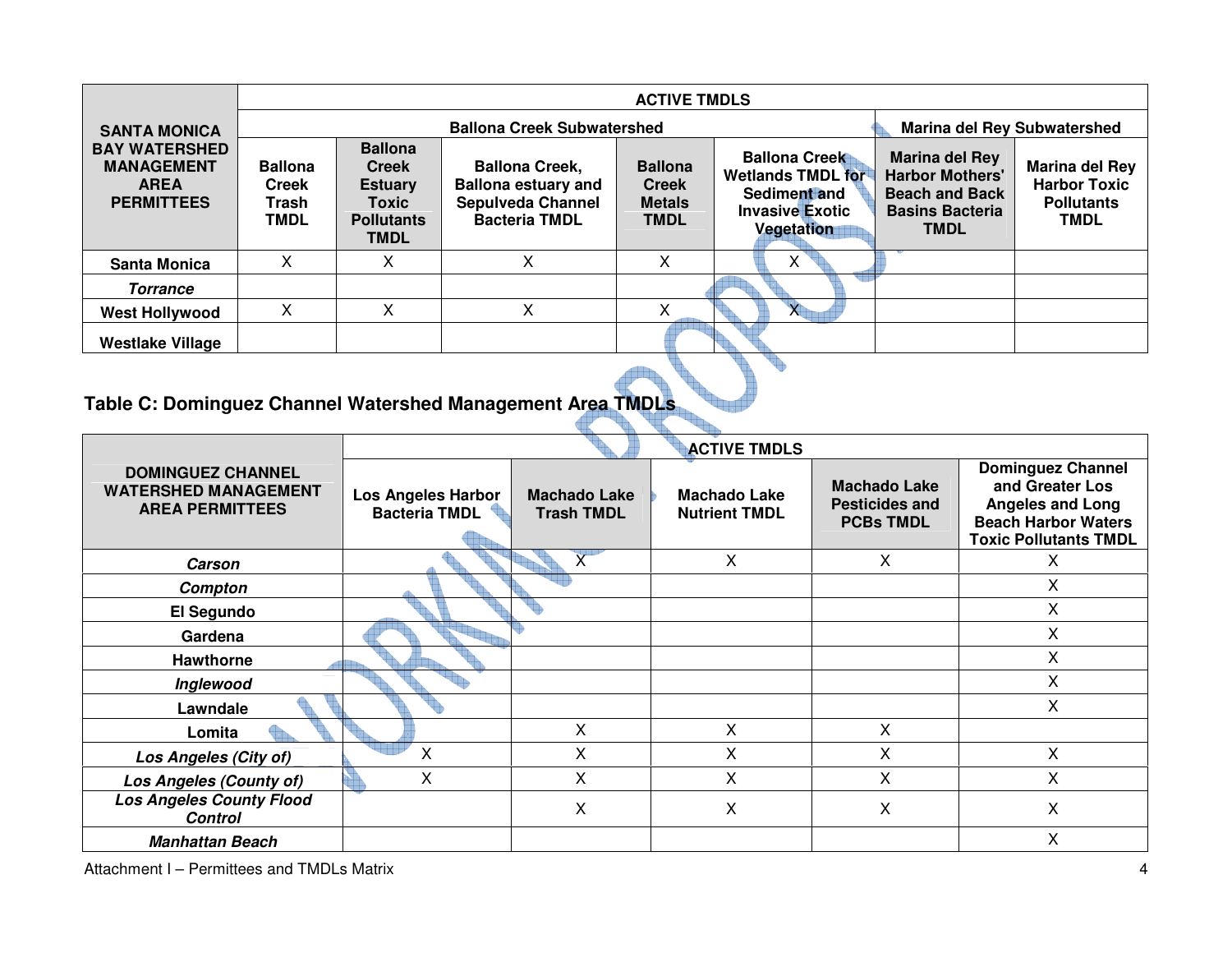|                                                                                   | <b>ACTIVE TMDLS</b>                               |                                          |                                             |                                                                  |                                                                                                                                      |  |  |  |  |
|-----------------------------------------------------------------------------------|---------------------------------------------------|------------------------------------------|---------------------------------------------|------------------------------------------------------------------|--------------------------------------------------------------------------------------------------------------------------------------|--|--|--|--|
| <b>DOMINGUEZ CHANNEL</b><br><b>WATERSHED MANAGEMENT</b><br><b>AREA PERMITTEES</b> | <b>Los Angeles Harbor</b><br><b>Bacteria TMDL</b> | <b>Machado Lake</b><br><b>Trash TMDL</b> | <b>Machado Lake</b><br><b>Nutrient TMDL</b> | <b>Machado Lake</b><br><b>Pesticides and</b><br><b>PCBs TMDL</b> | <b>Dominguez Channel</b><br>and Greater Los<br><b>Angeles and Long</b><br><b>Beach Harbor Waters</b><br><b>Toxic Pollutants TMDL</b> |  |  |  |  |
| <b>Palos Verdes Estates</b>                                                       |                                                   |                                          |                                             |                                                                  |                                                                                                                                      |  |  |  |  |
| <b>Rancho Palos Verdes</b>                                                        |                                                   |                                          | х                                           | X                                                                |                                                                                                                                      |  |  |  |  |
| <b>Redondo Beach</b>                                                              |                                                   |                                          | х                                           |                                                                  |                                                                                                                                      |  |  |  |  |
| <b>Rolling Hills</b>                                                              |                                                   | ⋏                                        | X                                           | ∧                                                                |                                                                                                                                      |  |  |  |  |
| <b>Rolling Hills Estates</b>                                                      |                                                   |                                          |                                             | X                                                                |                                                                                                                                      |  |  |  |  |
| <b>Torrance</b>                                                                   |                                                   |                                          |                                             |                                                                  |                                                                                                                                      |  |  |  |  |

#### **Table D: Los Angeles River Watershed Management Area TMDLs**

|                                                                                                                 | <b>ACTIVE TMDLS</b>                                                 |                                                                                                                 |                                                                                              |                                                                                   |                                                                                                             |                                                                                                               |                                                                                                                                      |  |
|-----------------------------------------------------------------------------------------------------------------|---------------------------------------------------------------------|-----------------------------------------------------------------------------------------------------------------|----------------------------------------------------------------------------------------------|-----------------------------------------------------------------------------------|-------------------------------------------------------------------------------------------------------------|---------------------------------------------------------------------------------------------------------------|--------------------------------------------------------------------------------------------------------------------------------------|--|
| <b>LOS ANGELES</b><br><b>RIVER</b><br><b>WATERSHED</b><br><b>MANAGEMENT</b><br><b>AREA</b><br><b>PERMITTEES</b> | Los<br><b>Angeles</b><br>River<br>Watershed<br>Trash<br><b>TMDL</b> | <b>Los Angeles</b><br><b>River</b><br><b>Nitrogen</b><br><b>Compounds</b><br>and Related<br><b>Effects TMDL</b> | <b>Los Angeles</b><br><b>River and</b><br><b>Tributaries</b><br><b>Metals</b><br><b>TMDL</b> | <b>Los Angeles</b><br><b>River</b><br>Watershed<br><b>Bacteria</b><br><b>TMDL</b> | Long Beach City<br><b>Beaches and Los</b><br><b>Angeles River</b><br><b>Estuary Bacteria</b><br><b>TMDL</b> | Los Angeles Area<br><b>Lake TMDLs for</b><br>Lake Calabasas,<br>Echo Park Lake,<br>and Peck Road Park<br>Lake | <b>Dominguez Channel</b><br>and Greater Los<br><b>Angeles and Long</b><br><b>Beach Harbor Waters</b><br><b>Toxic Pollutants TMDL</b> |  |
| Alhambra                                                                                                        | х                                                                   | X.                                                                                                              | $\mathsf{X}$                                                                                 | X                                                                                 |                                                                                                             |                                                                                                               |                                                                                                                                      |  |
| <b>Arcadia</b>                                                                                                  | X                                                                   | $X^{\top}$                                                                                                      | $\mathsf{X}$                                                                                 | X                                                                                 |                                                                                                             | X                                                                                                             |                                                                                                                                      |  |
| <b>Bell</b>                                                                                                     | Χ                                                                   | X                                                                                                               | $\overline{X}$                                                                               | X                                                                                 |                                                                                                             |                                                                                                               |                                                                                                                                      |  |
| <b>Bell Gardens</b>                                                                                             | Χ                                                                   | $\overline{\mathsf{X}}$                                                                                         |                                                                                              | X                                                                                 |                                                                                                             |                                                                                                               |                                                                                                                                      |  |
| <b>Bradbury</b>                                                                                                 | X                                                                   | X                                                                                                               | X                                                                                            | X                                                                                 |                                                                                                             | X                                                                                                             |                                                                                                                                      |  |
| <b>Burbank</b>                                                                                                  | $X \oplus$                                                          |                                                                                                                 | X                                                                                            | X                                                                                 |                                                                                                             |                                                                                                               |                                                                                                                                      |  |
| <b>Calabasas</b>                                                                                                | $\mathbf{x}$                                                        | X                                                                                                               | X                                                                                            | X                                                                                 |                                                                                                             | X                                                                                                             |                                                                                                                                      |  |
| <b>Carson</b>                                                                                                   |                                                                     | Ÿ                                                                                                               | X                                                                                            | X                                                                                 |                                                                                                             |                                                                                                               |                                                                                                                                      |  |
| <b>Commerce</b>                                                                                                 | X                                                                   | X                                                                                                               | X                                                                                            | X                                                                                 |                                                                                                             |                                                                                                               |                                                                                                                                      |  |
| Compton                                                                                                         | $X^{\dagger}$                                                       | X                                                                                                               | X                                                                                            | X                                                                                 |                                                                                                             |                                                                                                               | X                                                                                                                                    |  |
| Cudahy                                                                                                          | $\mathsf{X}$                                                        | X                                                                                                               | X                                                                                            | X                                                                                 |                                                                                                             |                                                                                                               |                                                                                                                                      |  |
| Downey                                                                                                          | Χ                                                                   | X                                                                                                               | X                                                                                            | X                                                                                 |                                                                                                             |                                                                                                               |                                                                                                                                      |  |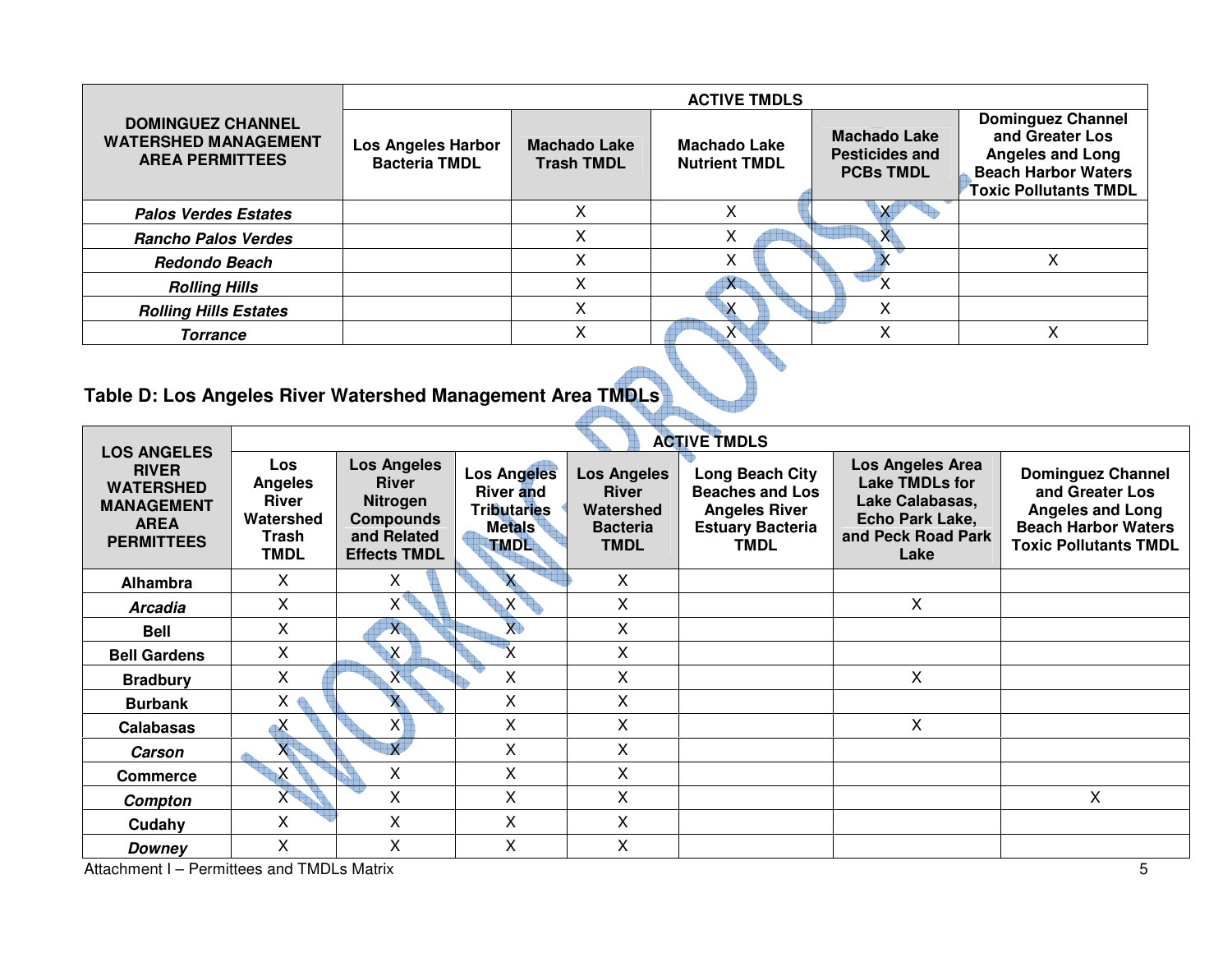| <b>LOS ANGELES</b>                                                                        |                                                                                   |                                                                                                          |                                                                                              |                                                                                   | <b>ACTIVE TMDLS</b>                                                                                                |                                                                                                               |                                                                                                                                      |
|-------------------------------------------------------------------------------------------|-----------------------------------------------------------------------------------|----------------------------------------------------------------------------------------------------------|----------------------------------------------------------------------------------------------|-----------------------------------------------------------------------------------|--------------------------------------------------------------------------------------------------------------------|---------------------------------------------------------------------------------------------------------------|--------------------------------------------------------------------------------------------------------------------------------------|
| <b>RIVER</b><br><b>WATERSHED</b><br><b>MANAGEMENT</b><br><b>AREA</b><br><b>PERMITTEES</b> | Los<br><b>Angeles</b><br><b>River</b><br>Watershed<br><b>Trash</b><br><b>TMDL</b> | <b>Los Angeles</b><br><b>River</b><br>Nitrogen<br><b>Compounds</b><br>and Related<br><b>Effects TMDL</b> | <b>Los Angeles</b><br><b>River and</b><br><b>Tributaries</b><br><b>Metals</b><br><b>TMDL</b> | <b>Los Angeles</b><br><b>River</b><br>Watershed<br><b>Bacteria</b><br><b>TMDL</b> | <b>Long Beach City</b><br><b>Beaches and Los</b><br><b>Angeles River</b><br><b>Estuary Bacteria</b><br><b>TMDL</b> | Los Angeles Area<br><b>Lake TMDLs for</b><br>Lake Calabasas,<br>Echo Park Lake,<br>and Peck Road Park<br>Lake | <b>Dominguez Channel</b><br>and Greater Los<br><b>Angeles and Long</b><br><b>Beach Harbor Waters</b><br><b>Toxic Pollutants TMDL</b> |
| <b>Duarte</b>                                                                             | X                                                                                 | X                                                                                                        | X                                                                                            | X                                                                                 |                                                                                                                    | X                                                                                                             |                                                                                                                                      |
| <b>El Monte</b>                                                                           | $\mathsf{X}$                                                                      | $\mathsf{X}$                                                                                             | $\mathsf{X}$                                                                                 | $\mathsf{X}$                                                                      |                                                                                                                    | $\mathsf{X}$                                                                                                  |                                                                                                                                      |
| Glendale                                                                                  | $\mathsf{X}$                                                                      | X                                                                                                        | $\mathsf{X}$                                                                                 | $\mathsf X$                                                                       |                                                                                                                    |                                                                                                               |                                                                                                                                      |
| <b>Hidden Hills</b>                                                                       | $\pmb{\times}$                                                                    | $\pmb{\times}$                                                                                           | $\pmb{\times}$                                                                               | $\mathsf X$                                                                       |                                                                                                                    |                                                                                                               |                                                                                                                                      |
| <b>Huntington Park</b>                                                                    | $\mathsf{X}$                                                                      | $\mathsf{X}$                                                                                             | $\mathsf{X}$                                                                                 | $\mathsf{X}$                                                                      |                                                                                                                    |                                                                                                               |                                                                                                                                      |
| Inglewood                                                                                 |                                                                                   |                                                                                                          |                                                                                              |                                                                                   |                                                                                                                    |                                                                                                               |                                                                                                                                      |
| <b>Irwindale</b>                                                                          | $\mathsf{X}$                                                                      | $\mathsf{X}$                                                                                             | $\mathsf{X}$                                                                                 |                                                                                   |                                                                                                                    | $\pmb{\times}$                                                                                                |                                                                                                                                      |
| La Canada<br><b>Flintridge</b>                                                            | $\mathsf{X}$                                                                      | X                                                                                                        | $\mathsf{X}$                                                                                 |                                                                                   |                                                                                                                    |                                                                                                               |                                                                                                                                      |
| Lakewood                                                                                  | $\pmb{\times}$                                                                    | $\pmb{\times}$                                                                                           |                                                                                              |                                                                                   |                                                                                                                    |                                                                                                               | $\mathsf{X}$                                                                                                                         |
| <b>Los Angeles</b><br>(City of)                                                           | $\mathsf{X}$                                                                      | $\mathsf{X}$                                                                                             | X                                                                                            |                                                                                   |                                                                                                                    | $\pmb{\times}$                                                                                                | $\mathsf{X}$                                                                                                                         |
| <b>Los Angeles</b><br>(County of)                                                         | $\mathsf{X}$                                                                      | $\mathsf{X}$                                                                                             | $\blacktriangle$                                                                             | $\pmb{\times}$                                                                    |                                                                                                                    | $\mathsf{X}$                                                                                                  | $\mathsf{X}$                                                                                                                         |
| <b>Los Angeles</b><br><b>County Flood</b><br><b>Control</b>                               |                                                                                   | $\pmb{\times}$                                                                                           | X                                                                                            | $\pmb{\times}$                                                                    | $\pmb{\times}$                                                                                                     | $\pmb{\times}$                                                                                                | $\mathsf X$                                                                                                                          |
| Lynwood                                                                                   | $\mathsf{X}$                                                                      | X♦                                                                                                       | X                                                                                            | $\pmb{\times}$                                                                    |                                                                                                                    |                                                                                                               |                                                                                                                                      |
| Maywood                                                                                   | $\mathsf{X}$                                                                      | $\boldsymbol{\lambda}$                                                                                   | $\overline{\mathsf{x}}$                                                                      | $\mathsf X$                                                                       |                                                                                                                    |                                                                                                               |                                                                                                                                      |
| <b>Monrovia</b>                                                                           | $\mathsf{X}$                                                                      | $\mathsf{X}$                                                                                             | $\overline{\mathsf{X}}$                                                                      | $\sf X$                                                                           |                                                                                                                    | $\mathsf{X}$                                                                                                  |                                                                                                                                      |
| <b>Montebello</b>                                                                         | $\mathsf{X}$                                                                      | $\overline{\mathsf{x}}$                                                                                  | $\mathsf{X}$                                                                                 | $\mathsf{X}$                                                                      |                                                                                                                    |                                                                                                               |                                                                                                                                      |
| <b>Monterey Park</b>                                                                      | $\mathsf X$                                                                       | X                                                                                                        | X                                                                                            | $\mathsf X$                                                                       |                                                                                                                    |                                                                                                               |                                                                                                                                      |
| <b>Paramount</b>                                                                          | X                                                                                 | $\overline{X}$                                                                                           | $\overline{X}$                                                                               | $\mathsf{X}$                                                                      |                                                                                                                    |                                                                                                               | $\mathsf{X}$                                                                                                                         |
| Pasadena                                                                                  | $\overline{\mathsf{x}}$                                                           | $\boldsymbol{\mathsf{X}}$                                                                                | $\pmb{\times}$                                                                               | $\mathsf X$                                                                       |                                                                                                                    |                                                                                                               |                                                                                                                                      |
| <b>Pico Rivera</b>                                                                        | $X^{\prime}$                                                                      | X                                                                                                        | $\overline{\mathsf{X}}$                                                                      | $\mathsf{X}$                                                                      |                                                                                                                    |                                                                                                               |                                                                                                                                      |
| Rosemead                                                                                  | $\overline{X}$                                                                    | $\mathsf{X}$                                                                                             | $\mathsf{X}$                                                                                 | $\mathsf{X}$                                                                      |                                                                                                                    |                                                                                                               |                                                                                                                                      |
| San Fernando                                                                              | $\pmb{\times}$                                                                    | X                                                                                                        | $\pmb{\times}$                                                                               | X                                                                                 |                                                                                                                    |                                                                                                               |                                                                                                                                      |
| <b>San Gabriel</b>                                                                        | $\mathsf{X}$                                                                      | $\overline{\mathsf{X}}$                                                                                  | $\overline{X}$                                                                               | $\sf X$                                                                           |                                                                                                                    |                                                                                                               |                                                                                                                                      |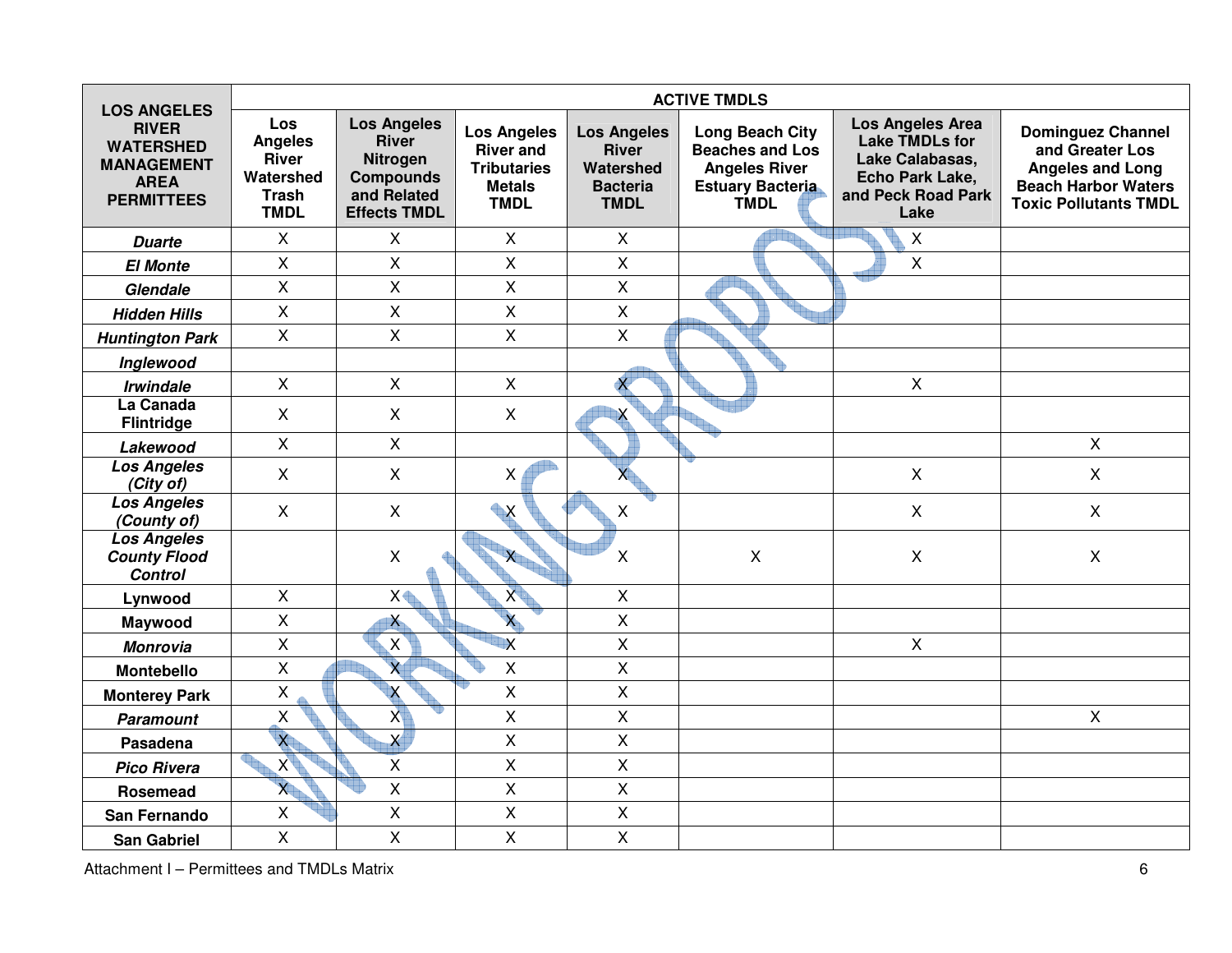| <b>LOS ANGELES</b>                                                                        |                                                                            |                                                                                                                 |                                                                                              |                                                                                   | <b>ACTIVE TMDLS</b>                                                                                  |                                                                                                               |                                                                                                                                      |
|-------------------------------------------------------------------------------------------|----------------------------------------------------------------------------|-----------------------------------------------------------------------------------------------------------------|----------------------------------------------------------------------------------------------|-----------------------------------------------------------------------------------|------------------------------------------------------------------------------------------------------|---------------------------------------------------------------------------------------------------------------|--------------------------------------------------------------------------------------------------------------------------------------|
| <b>RIVER</b><br><b>WATERSHED</b><br><b>MANAGEMENT</b><br><b>AREA</b><br><b>PERMITTEES</b> | <b>Los</b><br><b>Angeles</b><br>River<br>Watershed<br>Trash<br><b>TMDL</b> | <b>Los Angeles</b><br><b>River</b><br><b>Nitrogen</b><br><b>Compounds</b><br>and Related<br><b>Effects TMDL</b> | <b>Los Angeles</b><br><b>River and</b><br><b>Tributaries</b><br><b>Metals</b><br><b>TMDL</b> | <b>Los Angeles</b><br><b>River</b><br>Watershed<br><b>Bacteria</b><br><b>TMDL</b> | Long Beach City<br><b>Beaches and Los</b><br><b>Angeles River</b><br><b>Estuary Bacteria</b><br>TMDL | <b>Los Angeles Area</b><br>Lake TMDLs for<br>Lake Calabasas,<br>Echo Park Lake,<br>and Peck Road Park<br>Lake | <b>Dominguez Channel</b><br>and Greater Los<br><b>Angeles and Long</b><br><b>Beach Harbor Waters</b><br><b>Toxic Pollutants TMDL</b> |
| <b>San Marino</b>                                                                         | х                                                                          | x                                                                                                               | X                                                                                            | Χ                                                                                 |                                                                                                      |                                                                                                               |                                                                                                                                      |
| Santa Clarita                                                                             | X                                                                          | X                                                                                                               | X                                                                                            | X                                                                                 |                                                                                                      |                                                                                                               |                                                                                                                                      |
| <b>Sierra Madre</b>                                                                       | X                                                                          | X                                                                                                               | X                                                                                            | X                                                                                 |                                                                                                      | X                                                                                                             |                                                                                                                                      |
| <b>Signal Hill</b>                                                                        | X                                                                          | X                                                                                                               | X                                                                                            | Χ                                                                                 | $\mathsf{X}$                                                                                         |                                                                                                               | X                                                                                                                                    |
| <b>South El Monte</b>                                                                     | X                                                                          | X                                                                                                               | X                                                                                            | X                                                                                 |                                                                                                      |                                                                                                               |                                                                                                                                      |
| <b>South Gate</b>                                                                         | X                                                                          | X.                                                                                                              | X                                                                                            | X                                                                                 |                                                                                                      |                                                                                                               |                                                                                                                                      |
| South Pasadena                                                                            | X                                                                          | X                                                                                                               | X                                                                                            |                                                                                   |                                                                                                      |                                                                                                               |                                                                                                                                      |
| <b>Temple City</b>                                                                        | X                                                                          | X                                                                                                               | X                                                                                            | $\mathsf{X}^{\intercal}$                                                          |                                                                                                      |                                                                                                               |                                                                                                                                      |
| Vernon                                                                                    | X                                                                          | X                                                                                                               | X                                                                                            | $\times$                                                                          |                                                                                                      |                                                                                                               |                                                                                                                                      |
|                                                                                           |                                                                            |                                                                                                                 |                                                                                              |                                                                                   |                                                                                                      |                                                                                                               |                                                                                                                                      |

in.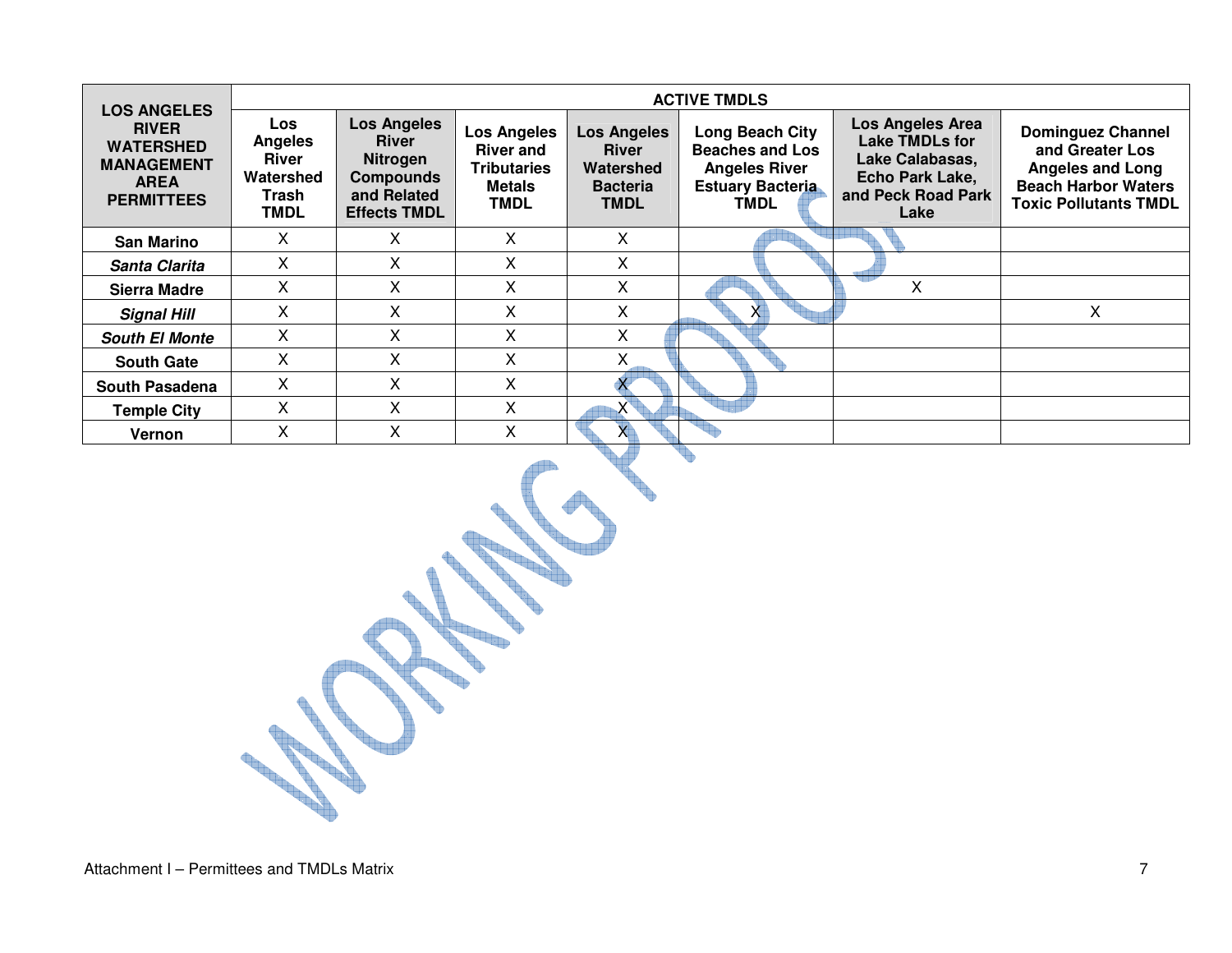### **Table E: San Gabriel River Watershed Management Area TMDLs**

|                                                                                             | <b>ACTIVE TMDLS</b>                                                                                      |                                       |                                                                                                                |                                                                                                                            |  |  |  |  |  |
|---------------------------------------------------------------------------------------------|----------------------------------------------------------------------------------------------------------|---------------------------------------|----------------------------------------------------------------------------------------------------------------|----------------------------------------------------------------------------------------------------------------------------|--|--|--|--|--|
| <b>SAN GABRIEL RIVER</b><br><b>WATERSHED</b><br><b>MANAGEMENT AREA</b><br><b>PERMITTEES</b> | <b>San Gabriel River and</b><br><b>Impaired Tributaries</b><br><b>Metals and Selenium</b><br><b>TMDL</b> | <b>Legg Lake Trash</b><br><b>TMDL</b> | Los Angeles Area Lakes TMDLs<br>for Legg Lake, Puddingstone<br><b>Reservoir, and Santa Fe Dam Park</b><br>Lake | <b>Dominguez Channel and Greater</b><br>Los Angeles and Long Beach<br><b>Harbor Waters Toxic Pollutants</b><br><b>TMDL</b> |  |  |  |  |  |
| <b>Arcadia</b>                                                                              | X                                                                                                        |                                       |                                                                                                                |                                                                                                                            |  |  |  |  |  |
| <b>Artesia</b>                                                                              | X                                                                                                        |                                       |                                                                                                                |                                                                                                                            |  |  |  |  |  |
| <b>Azusa</b>                                                                                | X                                                                                                        |                                       | $\mathsf{X}$                                                                                                   |                                                                                                                            |  |  |  |  |  |
| <b>Baldwin Park</b>                                                                         | X                                                                                                        |                                       |                                                                                                                |                                                                                                                            |  |  |  |  |  |
| <b>Bellflower</b>                                                                           | X                                                                                                        |                                       |                                                                                                                | $\mathsf{X}$                                                                                                               |  |  |  |  |  |
| <b>Bradbury</b>                                                                             | X                                                                                                        |                                       |                                                                                                                |                                                                                                                            |  |  |  |  |  |
| <b>Cerritos</b>                                                                             | X                                                                                                        |                                       |                                                                                                                |                                                                                                                            |  |  |  |  |  |
| <b>Claremont</b>                                                                            | X                                                                                                        |                                       | $\mathsf{X}$                                                                                                   |                                                                                                                            |  |  |  |  |  |
| Covina                                                                                      | X                                                                                                        |                                       |                                                                                                                |                                                                                                                            |  |  |  |  |  |
| <b>Diamond Bar</b>                                                                          | X                                                                                                        |                                       |                                                                                                                |                                                                                                                            |  |  |  |  |  |
| <b>Downey</b>                                                                               | X                                                                                                        |                                       |                                                                                                                |                                                                                                                            |  |  |  |  |  |
| <b>Duarte</b>                                                                               | X                                                                                                        |                                       |                                                                                                                |                                                                                                                            |  |  |  |  |  |
| <b>El Monte</b>                                                                             | X                                                                                                        | $\bar{\mathsf{X}}$                    | $\mathsf{X}$                                                                                                   |                                                                                                                            |  |  |  |  |  |
| Glendora                                                                                    | X                                                                                                        |                                       |                                                                                                                |                                                                                                                            |  |  |  |  |  |
| <b>Hawaiian Gardens</b>                                                                     | $\mathsf{X}$                                                                                             |                                       |                                                                                                                |                                                                                                                            |  |  |  |  |  |
| <b>Industry</b>                                                                             | x                                                                                                        |                                       |                                                                                                                |                                                                                                                            |  |  |  |  |  |
| <b>Irwindale</b>                                                                            | $\overline{\mathsf{x}}$                                                                                  |                                       | X                                                                                                              |                                                                                                                            |  |  |  |  |  |
| La Habra Heights                                                                            | X                                                                                                        |                                       |                                                                                                                |                                                                                                                            |  |  |  |  |  |
| La Mirada                                                                                   | $\overline{\mathsf{X}}$                                                                                  |                                       |                                                                                                                |                                                                                                                            |  |  |  |  |  |
| La Puente                                                                                   | $\mathsf{X}$                                                                                             |                                       |                                                                                                                |                                                                                                                            |  |  |  |  |  |
| La Verne                                                                                    | $\overline{\mathsf{x}}$                                                                                  |                                       | $\mathsf{X}$                                                                                                   |                                                                                                                            |  |  |  |  |  |
| Lakewood                                                                                    | X                                                                                                        |                                       |                                                                                                                |                                                                                                                            |  |  |  |  |  |
| <b>Los Angeles (County of)</b>                                                              | X                                                                                                        | $\mathsf{X}$                          | X                                                                                                              | X                                                                                                                          |  |  |  |  |  |
| <b>Los Angeles County</b><br><b>Flood Control</b>                                           | X                                                                                                        | $\sf X$                               | $\sf X$                                                                                                        | X                                                                                                                          |  |  |  |  |  |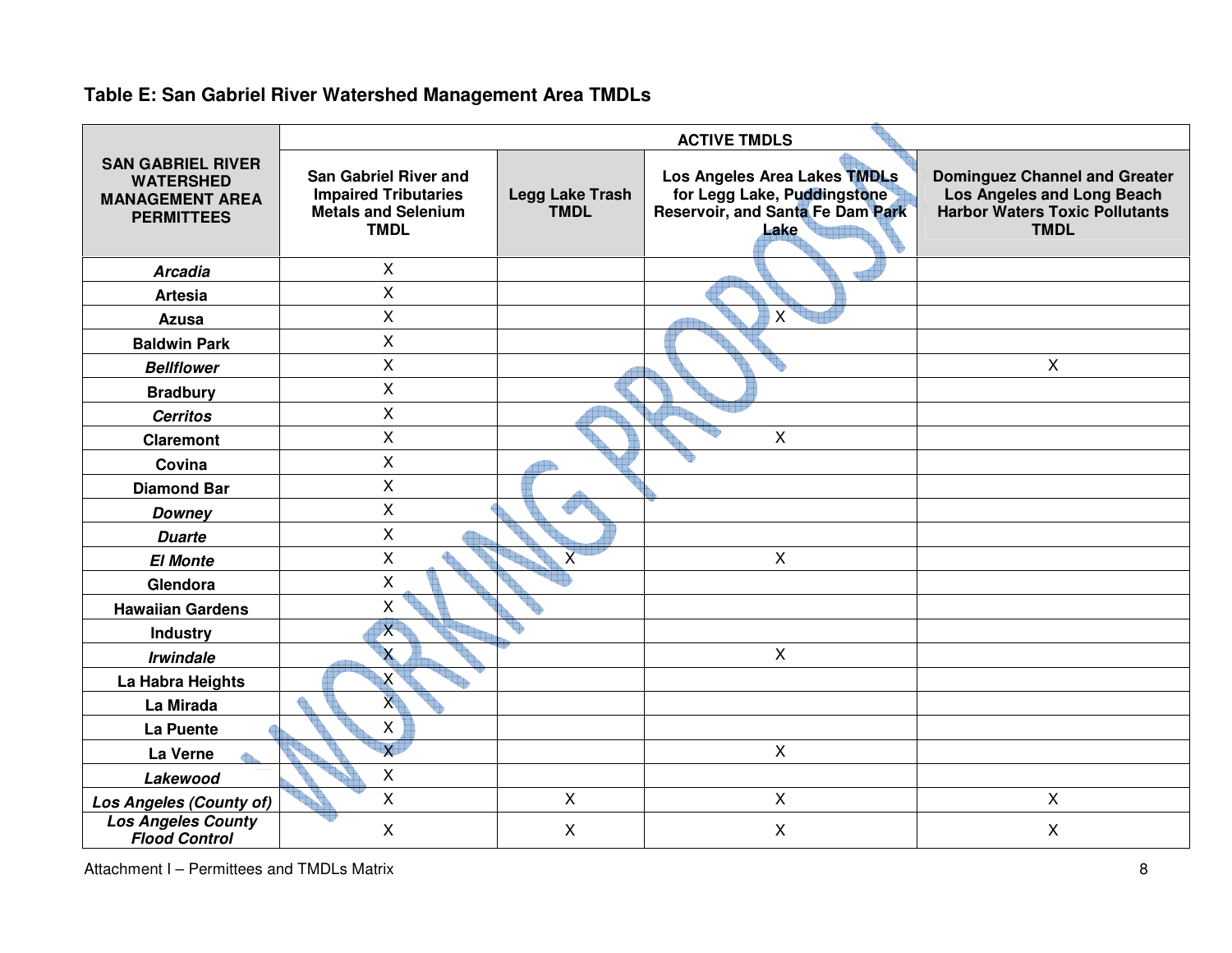|                                                                                             |                                                                                                          | <b>ACTIVE TMDLS</b>            |                                                                                                         |                                                                                                                            |  |  |  |  |  |  |
|---------------------------------------------------------------------------------------------|----------------------------------------------------------------------------------------------------------|--------------------------------|---------------------------------------------------------------------------------------------------------|----------------------------------------------------------------------------------------------------------------------------|--|--|--|--|--|--|
| <b>SAN GABRIEL RIVER</b><br><b>WATERSHED</b><br><b>MANAGEMENT AREA</b><br><b>PERMITTEES</b> | <b>San Gabriel River and</b><br><b>Impaired Tributaries</b><br><b>Metals and Selenium</b><br><b>TMDL</b> | Legg Lake Trash<br><b>TMDL</b> | Los Angeles Area Lakes TMDLs<br>for Legg Lake, Puddingstone<br>Reservoir, and Santa Fe Dam Park<br>Lake | <b>Dominguez Channel and Greater</b><br>Los Angeles and Long Beach<br><b>Harbor Waters Toxic Pollutants</b><br><b>TMDL</b> |  |  |  |  |  |  |
| <b>Monrovia</b>                                                                             |                                                                                                          |                                |                                                                                                         |                                                                                                                            |  |  |  |  |  |  |
| <b>Norwalk</b>                                                                              | X                                                                                                        |                                |                                                                                                         |                                                                                                                            |  |  |  |  |  |  |
| <b>Pico Rivera</b>                                                                          | X                                                                                                        |                                |                                                                                                         |                                                                                                                            |  |  |  |  |  |  |
| Pomona                                                                                      | X                                                                                                        |                                |                                                                                                         |                                                                                                                            |  |  |  |  |  |  |
| <b>San Dimas</b>                                                                            | Χ                                                                                                        |                                | x                                                                                                       |                                                                                                                            |  |  |  |  |  |  |
| <b>Santa Fe Springs</b>                                                                     | X                                                                                                        |                                |                                                                                                         |                                                                                                                            |  |  |  |  |  |  |
| <b>South El Monte</b>                                                                       | X                                                                                                        | X                              |                                                                                                         |                                                                                                                            |  |  |  |  |  |  |
| Walnut                                                                                      | X                                                                                                        |                                |                                                                                                         |                                                                                                                            |  |  |  |  |  |  |
| <b>West Covina</b>                                                                          | X                                                                                                        |                                |                                                                                                         |                                                                                                                            |  |  |  |  |  |  |
| <b>Whittier</b>                                                                             | Χ                                                                                                        |                                |                                                                                                         |                                                                                                                            |  |  |  |  |  |  |

in.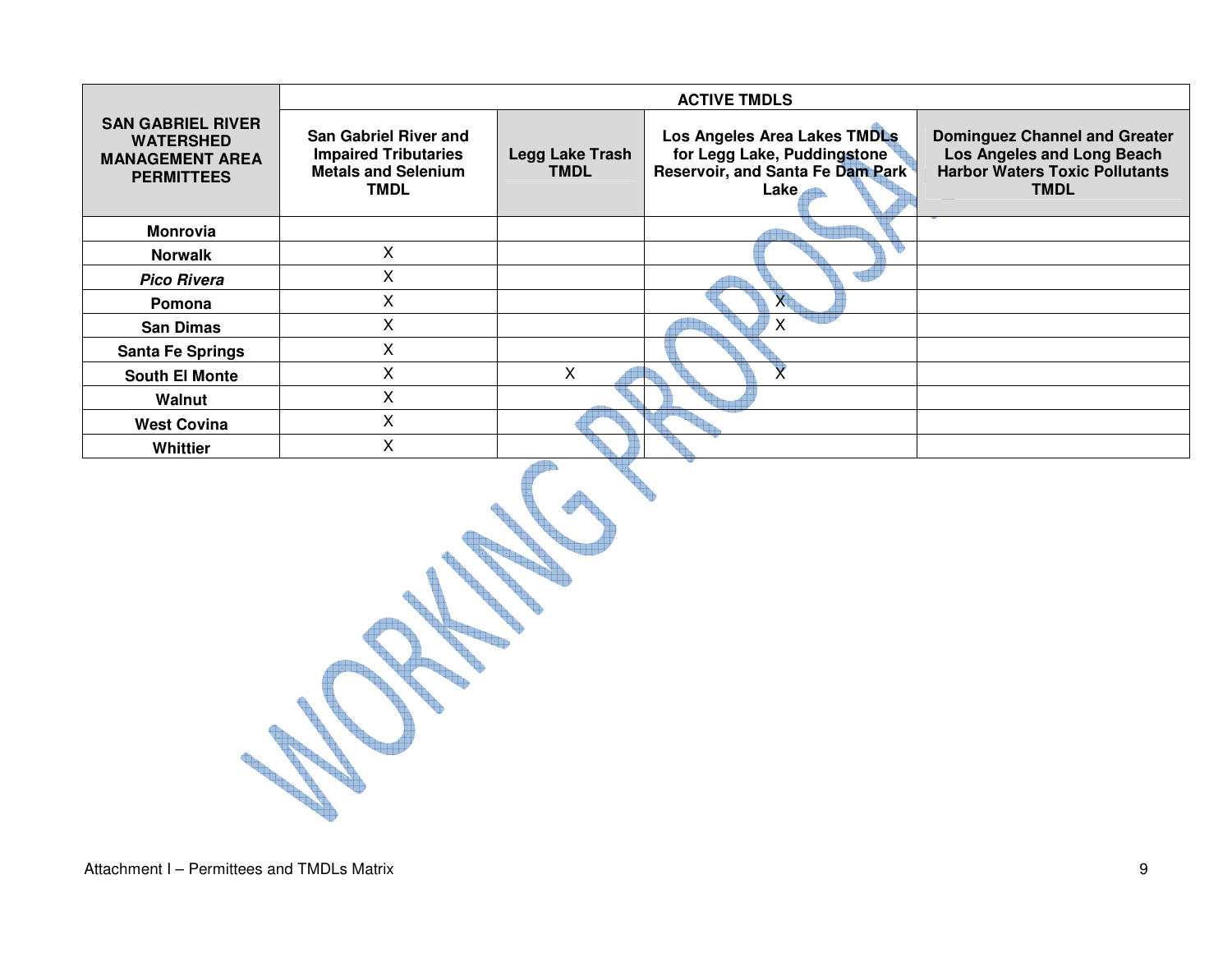|                                                                                                                 |                                            | <b>ACTIVE TMDLS</b>                                                                                         |                                                                                                                     |
|-----------------------------------------------------------------------------------------------------------------|--------------------------------------------|-------------------------------------------------------------------------------------------------------------|---------------------------------------------------------------------------------------------------------------------|
| <b>LOS CERRITOS CHANNEL AND</b><br><b>ALAMITOS BAY WATERSHED</b><br><b>MANAGEMENT AREA</b><br><b>PERMITTEES</b> | <b>Los Cerritos Channel Metals</b><br>TMDL | <b>Colorado Lagoon OC</b><br>Pesticides, PCBs, Sediment<br><b>Toxicity, PAHs, and Metals</b><br><b>TMDL</b> | <b>Dominguez Channel and Greater</b><br>Los Angeles and Long Beach<br><b>Harbor Waters Toxic Pollutants</b><br>TMDL |
| <b>Bellflower</b>                                                                                               |                                            |                                                                                                             | х                                                                                                                   |
| <b>Cerritos</b>                                                                                                 |                                            |                                                                                                             |                                                                                                                     |
| Downey                                                                                                          |                                            |                                                                                                             |                                                                                                                     |
| Lakewood                                                                                                        | x                                          |                                                                                                             |                                                                                                                     |
| Los Angeles (County of)                                                                                         | x                                          |                                                                                                             | x                                                                                                                   |
| <b>Los Angeles County Flood</b><br><b>Control</b>                                                               |                                            |                                                                                                             | Χ                                                                                                                   |
| <b>Paramount</b>                                                                                                |                                            |                                                                                                             |                                                                                                                     |
| <b>Signal Hill</b>                                                                                              | x                                          |                                                                                                             |                                                                                                                     |

#### **Table F: Los Cerritos Channel and Alamitos Bay Watershed Management Area TMDLs**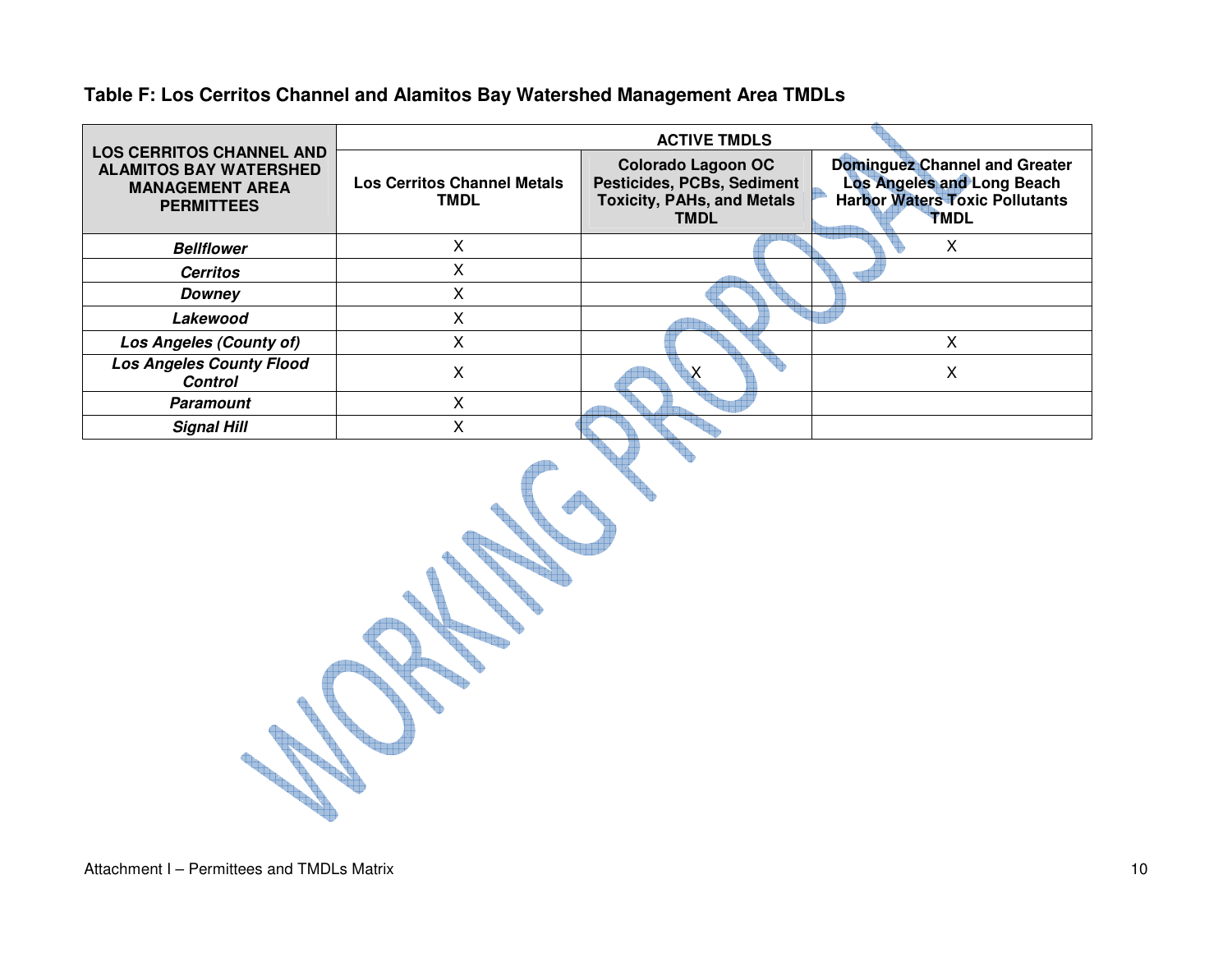**Table G: Middle Santa Ana River Watershed Management Area TMDLs** 

| <b>MIDDLE SANTA ANA RIVER</b>                         | <b>ACTIVE TMDL</b>                                           |  |
|-------------------------------------------------------|--------------------------------------------------------------|--|
| <b>WATERSHED MANAGEMENT</b><br><b>AREA PERMITTEES</b> | Middle Santa Ana River Watershed Bacterial Indicator<br>TMDL |  |
| <b>Claremont</b>                                      |                                                              |  |
| Pomona                                                |                                                              |  |

# **Table H: Los Angeles River Watershed Management Area Metals TMDLs by Reach**

|                                                                                   |                                     |                                                                              | Los Angeles River and Tributaries Metals TMDL                      |                                                                             |                                                                  |
|-----------------------------------------------------------------------------------|-------------------------------------|------------------------------------------------------------------------------|--------------------------------------------------------------------|-----------------------------------------------------------------------------|------------------------------------------------------------------|
| <b>LOS ANGELES RIVER</b><br><b>WATERSHED MANAGEMENT</b><br><b>AREA PERMITTEES</b> | Reach 1 and<br><b>Compton Creek</b> | Reach 2, Rio Hondo,<br>Arroyo Seco, and all<br>contributing<br>subwatersheds | Reach 3,<br>Verdugo Wash,<br>and Burbank<br><b>Western Channel</b> | Reach 4, Reach 5,<br>Tujunga Wash, and all<br>contributing<br>subwatersheds | Reach 6, Bell<br>Creek, and all<br>contributing<br>subwatersheds |
| <b>Alhambra</b>                                                                   |                                     | $\boldsymbol{\mathsf{X}}$                                                    |                                                                    |                                                                             |                                                                  |
| <b>Arcadia</b>                                                                    |                                     | $\mathsf{X}$                                                                 |                                                                    |                                                                             |                                                                  |
| <b>Bell</b>                                                                       |                                     | $\overline{\mathsf{x}}$                                                      |                                                                    |                                                                             |                                                                  |
| <b>Bell Gardens</b>                                                               |                                     | Χ                                                                            |                                                                    |                                                                             |                                                                  |
| <b>Bradbury</b>                                                                   |                                     | X                                                                            |                                                                    |                                                                             |                                                                  |
| <b>Burbank</b>                                                                    |                                     |                                                                              | X                                                                  | X                                                                           |                                                                  |
| <b>Calabasas</b>                                                                  |                                     |                                                                              |                                                                    |                                                                             | X                                                                |
| Carson                                                                            | $\overline{\mathsf{x}}$             |                                                                              |                                                                    |                                                                             |                                                                  |
| <b>Commerce</b>                                                                   |                                     | Χ                                                                            |                                                                    |                                                                             |                                                                  |
| Compton                                                                           | X                                   | Χ                                                                            |                                                                    |                                                                             |                                                                  |
| Cudahy                                                                            |                                     | X                                                                            |                                                                    |                                                                             |                                                                  |
| <b>Downey</b>                                                                     |                                     | X                                                                            |                                                                    |                                                                             |                                                                  |
| <b>Duarte</b>                                                                     |                                     | X                                                                            |                                                                    |                                                                             |                                                                  |
| <b>El Monte</b>                                                                   |                                     | Χ                                                                            |                                                                    |                                                                             |                                                                  |
| Glendale                                                                          |                                     | Χ                                                                            | X                                                                  | X                                                                           |                                                                  |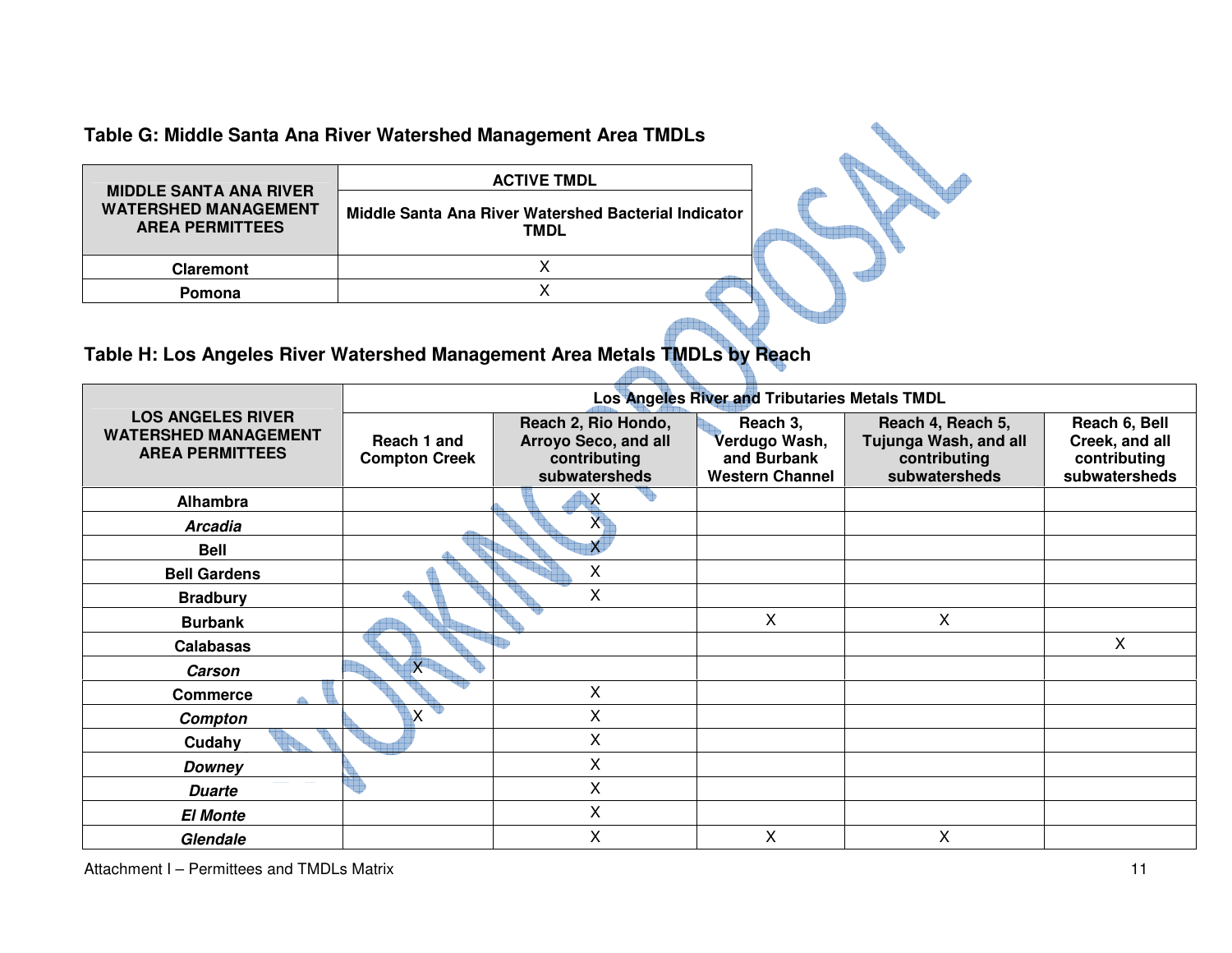|                                                                                   |                                     |                                                                                     | Los Angeles River and Tributaries Metals TMDL                      |                                                                             |                                                                  |
|-----------------------------------------------------------------------------------|-------------------------------------|-------------------------------------------------------------------------------------|--------------------------------------------------------------------|-----------------------------------------------------------------------------|------------------------------------------------------------------|
| <b>LOS ANGELES RIVER</b><br><b>WATERSHED MANAGEMENT</b><br><b>AREA PERMITTEES</b> | Reach 1 and<br><b>Compton Creek</b> | Reach 2, Rio Hondo,<br><b>Arroyo Seco, and all</b><br>contributing<br>subwatersheds | Reach 3,<br>Verdugo Wash,<br>and Burbank<br><b>Western Channel</b> | Reach 4, Reach 5,<br>Tujunga Wash, and all<br>contributing<br>subwatersheds | Reach 6, Bell<br>Creek, and all<br>contributing<br>subwatersheds |
| <b>Hidden Hills</b>                                                               |                                     |                                                                                     |                                                                    |                                                                             | $\mathsf{X}$                                                     |
| <b>Huntington Park</b>                                                            | $\pmb{\times}$                      | $\mathsf{X}$                                                                        |                                                                    |                                                                             |                                                                  |
| Inglewood                                                                         |                                     |                                                                                     |                                                                    |                                                                             |                                                                  |
| <b>Irwindale</b>                                                                  |                                     | $\mathsf{X}$                                                                        |                                                                    |                                                                             |                                                                  |
| La Canada Flintridge                                                              |                                     | $\mathsf{X}$                                                                        | $\overline{X}$                                                     |                                                                             |                                                                  |
| Lakewood                                                                          |                                     |                                                                                     |                                                                    |                                                                             |                                                                  |
| Los Angeles (City of)                                                             | X                                   | $\pmb{\times}$                                                                      | X                                                                  | $\pmb{\times}$                                                              | X                                                                |
| <b>Los Angeles (County of)</b>                                                    | X                                   | $\pmb{\times}$                                                                      | $\overline{X}$                                                     | $\mathsf{X}$                                                                | X                                                                |
| <b>Los Angeles County Flood</b><br><b>Control</b>                                 | X                                   | Χ                                                                                   | $\pmb{\times}$                                                     | $\pmb{\times}$                                                              | $\mathsf{X}$                                                     |
| Lynwood                                                                           | X                                   | $\boldsymbol{\mathsf{X}}$                                                           |                                                                    |                                                                             |                                                                  |
| Maywood                                                                           |                                     | $\overline{X}$                                                                      |                                                                    |                                                                             |                                                                  |
| <b>Monrovia</b>                                                                   |                                     | $\pmb{\times}$                                                                      |                                                                    |                                                                             |                                                                  |
| Montebello                                                                        |                                     | $\boldsymbol{\mathsf{X}}$                                                           |                                                                    |                                                                             |                                                                  |
| <b>Monterey Park</b>                                                              |                                     | $\mathbf{x}$                                                                        |                                                                    |                                                                             |                                                                  |
| <b>Paramount</b>                                                                  |                                     | $\overline{\mathsf{x}}$                                                             |                                                                    |                                                                             |                                                                  |
| Pasadena                                                                          |                                     | $\mathsf{X}$                                                                        | $\mathsf{X}$                                                       |                                                                             |                                                                  |
| <b>Pico Rivera</b>                                                                |                                     | X                                                                                   |                                                                    |                                                                             |                                                                  |
| Rosemead                                                                          |                                     | $\pmb{\times}$                                                                      |                                                                    |                                                                             |                                                                  |
| San Fernando                                                                      |                                     |                                                                                     |                                                                    | $\pmb{\times}$                                                              |                                                                  |
| <b>San Gabriel</b>                                                                |                                     | $\pmb{\times}$                                                                      |                                                                    |                                                                             |                                                                  |
| <b>San Marino</b>                                                                 |                                     | $\mathsf X$                                                                         |                                                                    |                                                                             |                                                                  |
| Santa Clarita                                                                     |                                     |                                                                                     |                                                                    |                                                                             |                                                                  |
| <b>Sierra Madre</b>                                                               |                                     | $\mathsf X$                                                                         |                                                                    |                                                                             |                                                                  |
| <b>Signal Hill</b>                                                                | $\pmb{\mathsf{X}}$                  |                                                                                     |                                                                    |                                                                             |                                                                  |
| <b>South El Monte</b>                                                             | ٣                                   | $\mathsf{X}$                                                                        |                                                                    |                                                                             |                                                                  |
| <b>South Gate</b>                                                                 | $\sf X$                             | $\mathsf X$                                                                         |                                                                    |                                                                             |                                                                  |
| <b>South Pasadena</b>                                                             |                                     | $\pmb{\times}$                                                                      |                                                                    |                                                                             |                                                                  |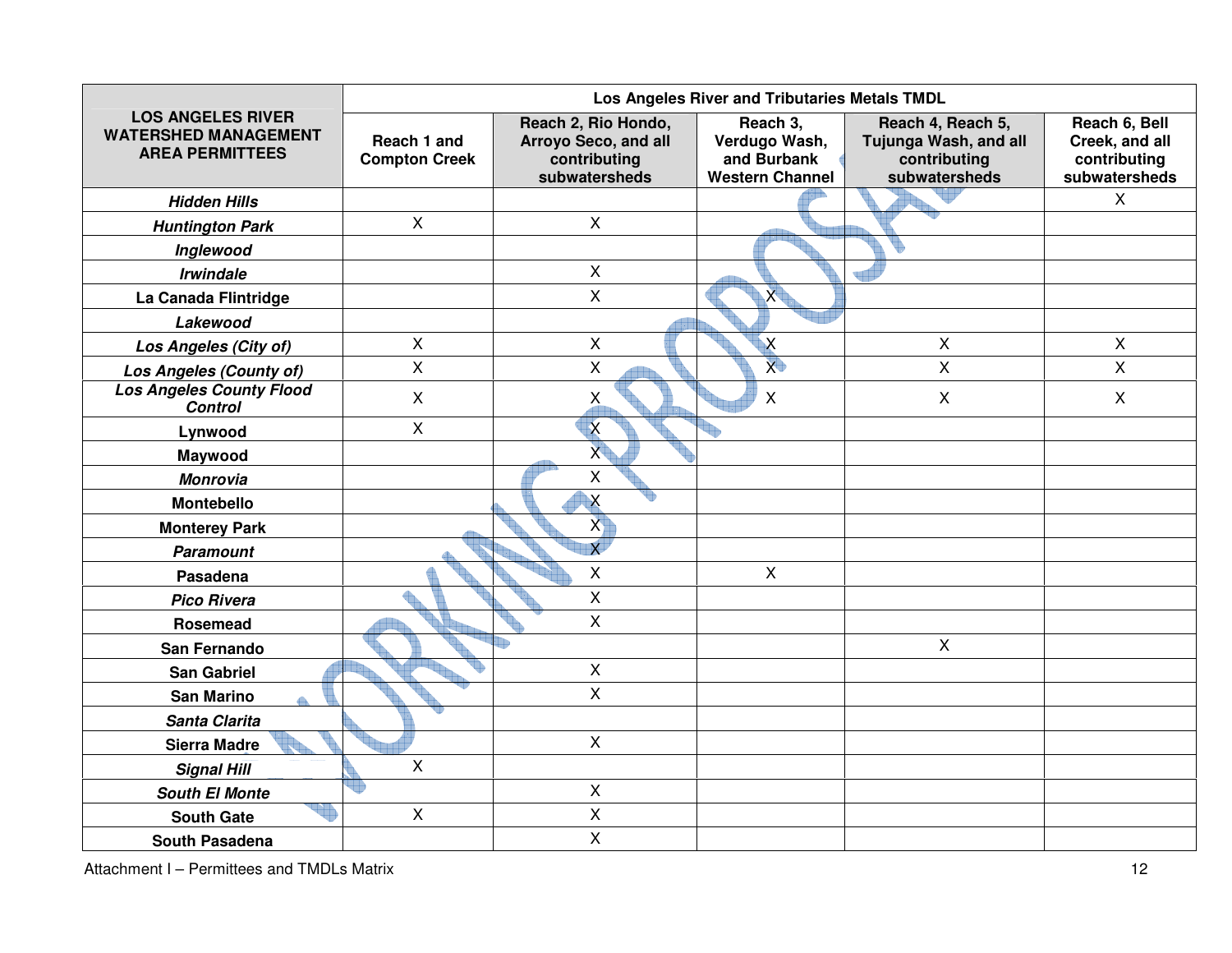|                                                                                   |                                     | Los Angeles River and Tributaries Metals TMDL                                |                                                                    |                                                                             |                                                                  |  |  |  |  |  |  |  |  |
|-----------------------------------------------------------------------------------|-------------------------------------|------------------------------------------------------------------------------|--------------------------------------------------------------------|-----------------------------------------------------------------------------|------------------------------------------------------------------|--|--|--|--|--|--|--|--|
| <b>LOS ANGELES RIVER</b><br><b>WATERSHED MANAGEMENT</b><br><b>AREA PERMITTEES</b> | Reach 1 and<br><b>Compton Creek</b> | Reach 2, Rio Hondo,<br>Arroyo Seco, and all<br>contributing<br>subwatersheds | Reach 3,<br>Verdugo Wash,<br>and Burbank<br><b>Western Channel</b> | Reach 4, Reach 5,<br>Tujunga Wash, and all<br>contributing<br>subwatersheds | Reach 6, Bell<br>Creek, and all<br>contributing<br>subwatersheds |  |  |  |  |  |  |  |  |
| <b>Temple City</b>                                                                |                                     |                                                                              |                                                                    |                                                                             |                                                                  |  |  |  |  |  |  |  |  |
| Vernon                                                                            |                                     |                                                                              |                                                                    |                                                                             |                                                                  |  |  |  |  |  |  |  |  |
|                                                                                   |                                     |                                                                              |                                                                    |                                                                             |                                                                  |  |  |  |  |  |  |  |  |

### **Table I: Los Angeles River Watershed Management Area Bacteria TMDL by Reach**

| <b>LOS ANGELES</b>                                    |                |              |   |                                            |   |                                |                                    |                             |                             |                                             | Los Angeles River Watershed Bacteria TMDL |                                      |                                        |              |                 |                 |
|-------------------------------------------------------|----------------|--------------|---|--------------------------------------------|---|--------------------------------|------------------------------------|-----------------------------|-----------------------------|---------------------------------------------|-------------------------------------------|--------------------------------------|----------------------------------------|--------------|-----------------|-----------------|
| <b>RIVER</b><br><b>WATERSHED</b>                      |                |              |   | <b>Los Angeles</b><br><b>River Segment</b> |   |                                | <b>Los Angeles River Tributary</b> |                             |                             |                                             |                                           |                                      |                                        |              |                 |                 |
| <b>MANAGEMENT</b><br><b>AREA</b><br><b>PERMITTEES</b> | A              | B            | C | D                                          | E | <b>Aliso</b><br>Canyon<br>Wash | <b>Arroyo</b><br><b>Seco</b>       | <b>Bell</b><br><b>Creek</b> | <b>Bull</b><br><b>Creek</b> | <b>Burbank</b><br>Western<br><b>Channel</b> | <b>Compton</b><br><b>Creek</b>            | <b>Dry</b><br>Canyon<br><b>Creek</b> | <b>McCoy</b><br>Canyon<br><b>Creek</b> | Rio<br>Hondo | Tujunga<br>Wash | Verdugo<br>Wash |
| Alhambra                                              |                | $\times$     |   |                                            |   |                                |                                    |                             |                             | ŧ                                           |                                           |                                      |                                        | $\mathsf{X}$ |                 |                 |
| <b>Arcadia</b>                                        |                |              |   |                                            |   |                                |                                    |                             |                             |                                             |                                           |                                      |                                        | X            |                 |                 |
| <b>Bell</b>                                           |                | $\sf X$      |   |                                            |   |                                |                                    |                             |                             |                                             |                                           |                                      |                                        |              |                 |                 |
| <b>Bell Gardens</b>                                   |                | $\times$     |   |                                            |   |                                |                                    |                             |                             |                                             |                                           |                                      |                                        | $\mathsf{X}$ |                 |                 |
| <b>Bradbury</b>                                       |                |              |   |                                            |   |                                |                                    |                             |                             |                                             |                                           |                                      |                                        | X            |                 |                 |
| <b>Burbank</b>                                        |                |              | X |                                            |   |                                |                                    |                             |                             | $\sf X$                                     |                                           |                                      |                                        |              |                 |                 |
| <b>Calabasas</b>                                      |                |              |   |                                            |   |                                |                                    |                             |                             |                                             |                                           | $\mathsf{X}$                         | X                                      |              |                 |                 |
| <b>Carson</b>                                         |                |              |   |                                            |   |                                |                                    |                             |                             |                                             | $\boldsymbol{\mathsf{X}}$                 |                                      |                                        |              |                 |                 |
| <b>Commerce</b>                                       |                | $\mathsf{X}$ |   |                                            |   |                                |                                    |                             |                             |                                             |                                           |                                      |                                        | $\mathsf{X}$ |                 |                 |
| Compton                                               | $\pmb{\times}$ | $\sf X$      |   |                                            |   |                                |                                    |                             |                             |                                             | $\boldsymbol{\mathsf{X}}$                 |                                      |                                        |              |                 |                 |
| Cudahy                                                |                | $\mathsf X$  |   |                                            |   |                                |                                    |                             |                             |                                             |                                           |                                      |                                        |              |                 |                 |
| Downey                                                |                | $\sf X$      |   |                                            |   |                                |                                    |                             |                             |                                             |                                           |                                      |                                        | X            |                 |                 |
| <b>Duarte</b>                                         |                |              |   |                                            |   |                                |                                    |                             |                             |                                             |                                           |                                      |                                        | X            |                 |                 |
| <b>El Monte</b>                                       |                |              |   |                                            |   |                                |                                    |                             |                             |                                             |                                           |                                      |                                        | X            |                 |                 |
| Glendale                                              |                | $\mathsf{X}$ | X |                                            |   |                                | X                                  |                             |                             | $\sf X$                                     |                                           |                                      |                                        |              | X               | X               |
| <b>Hidden Hills</b>                                   |                |              |   |                                            |   |                                |                                    | X                           |                             |                                             |                                           |                                      | X                                      |              |                 |                 |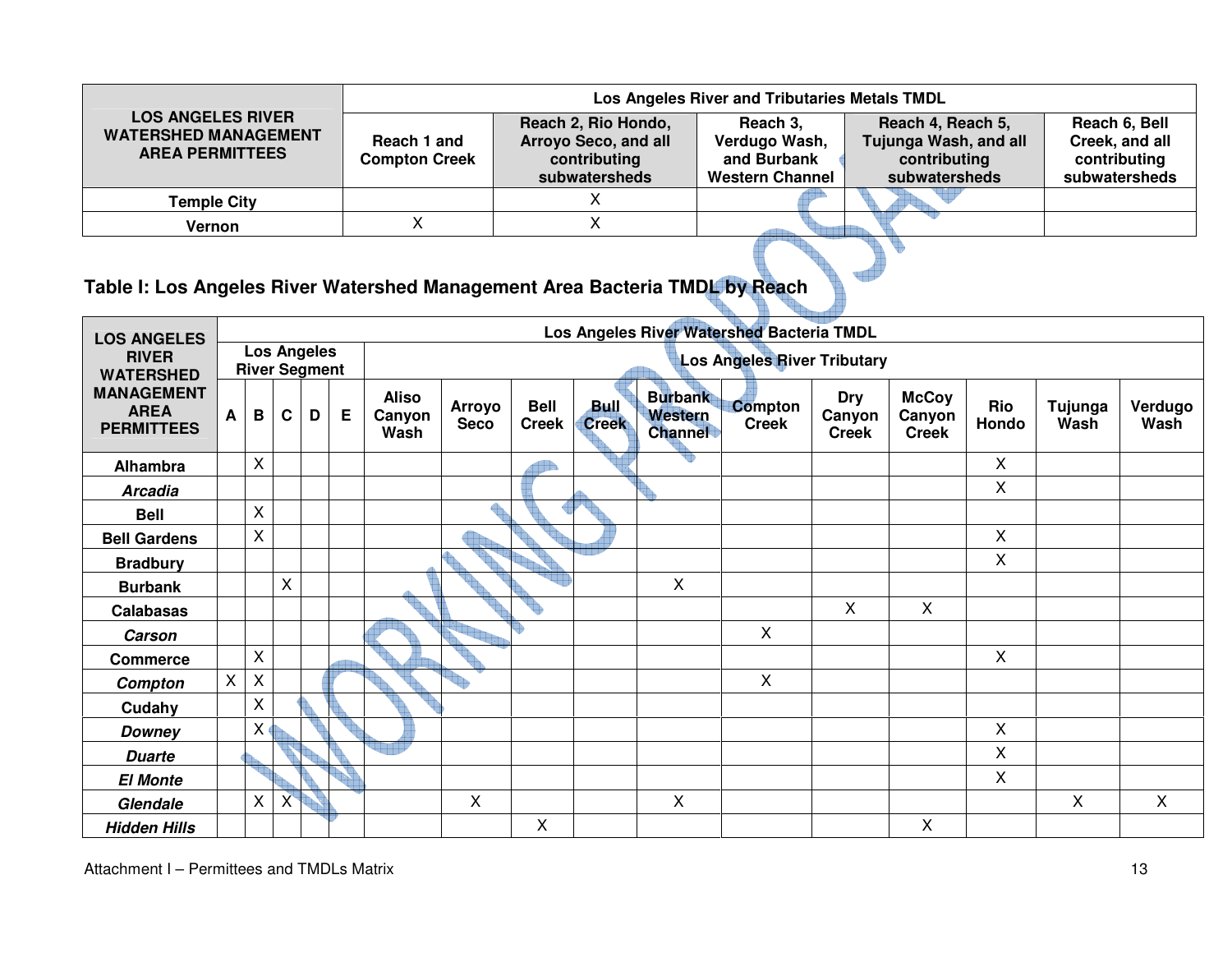| <b>LOS ANGELES</b>                                          |                | Los Angeles River Watershed Bacteria TMDL  |                |                |                           |                                |                              |                             |                             |                                             |                             |                               |                                        |                |                 |                 |
|-------------------------------------------------------------|----------------|--------------------------------------------|----------------|----------------|---------------------------|--------------------------------|------------------------------|-----------------------------|-----------------------------|---------------------------------------------|-----------------------------|-------------------------------|----------------------------------------|----------------|-----------------|-----------------|
| <b>RIVER</b><br><b>WATERSHED</b>                            |                | <b>Los Angeles</b><br><b>River Segment</b> |                |                |                           |                                |                              |                             |                             |                                             | Los Angeles River Tributary |                               |                                        |                |                 |                 |
| <b>MANAGEMENT</b><br><b>AREA</b><br><b>PERMITTEES</b>       | $\mathsf{A}$   | $\, {\bf B}$                               | C              | D              | E                         | <b>Aliso</b><br>Canyon<br>Wash | <b>Arroyo</b><br><b>Seco</b> | <b>Bell</b><br><b>Creek</b> | <b>Bull</b><br><b>Creek</b> | <b>Burbank</b><br>Western<br><b>Channel</b> | Compton<br><b>Creek</b>     | Dry<br>Canyon<br><b>Creek</b> | <b>McCoy</b><br>Canyon<br><b>Creek</b> | Rio<br>Hondo   | Tujunga<br>Wash | Verdugo<br>Wash |
| <b>Huntington</b><br>Park                                   |                | $\mathsf{X}$                               |                |                |                           |                                |                              |                             |                             |                                             | $\mathsf{X}$                |                               |                                        |                |                 |                 |
| Inglewood                                                   |                |                                            |                |                |                           |                                |                              |                             |                             |                                             |                             |                               |                                        |                |                 |                 |
| <b>Irwindale</b>                                            |                |                                            |                |                |                           |                                |                              |                             |                             |                                             |                             |                               |                                        | $\mathsf{X}$   |                 |                 |
| La Canada<br><b>Flintridge</b>                              |                |                                            | X              |                |                           |                                | $\mathsf{X}$                 |                             |                             |                                             |                             |                               |                                        |                |                 | $\mathsf{X}$    |
| Lakewood                                                    | X              |                                            |                |                |                           |                                |                              |                             |                             |                                             |                             |                               |                                        |                |                 |                 |
| <b>Los Angeles</b><br>(City of)                             |                | $\mathsf{X}$                               | X              | $\pmb{\times}$ | $\boldsymbol{\mathsf{X}}$ | $\pmb{\times}$                 | $\mathsf{X}$                 | $\mathsf{X}$                | X <sub>d</sub>              | X                                           | X                           | $\pmb{\times}$                | $\boldsymbol{\mathsf{X}}$              |                | $\mathsf{X}$    | $\mathsf{X}$    |
| <b>Los Angeles</b><br>(County of)                           | $\mathsf{X}^-$ | $\mathsf{X}$                               | $\pmb{\times}$ |                | X                         | $\mathsf{X}$                   | X                            | X                           | X                           |                                             | X                           | $\mathsf{X}$                  | X                                      | X              | X               | $\mathsf{X}$    |
| <b>Los Angeles</b><br><b>County Flood</b><br><b>Control</b> | $\mathsf{X}$   | $\mathsf{X}$                               | X              | X              | $\boldsymbol{\mathsf{X}}$ | $\mathsf{X}$                   | $\pmb{\times}$               | $X_{\Box}$                  | X                           | $\overline{x}$                              | $\mathsf{X}$                | $\mathsf{X}$                  | $\mathsf{X}$                           | $\mathsf{X}$   | X               | $\mathsf{X}$    |
| Lynwood                                                     | $\mathsf{X}^-$ | $\mathsf X$                                |                |                |                           |                                |                              |                             |                             | Ð                                           | $\mathsf{X}$                |                               |                                        |                |                 |                 |
| Maywood                                                     |                | $\mathsf{X}$                               |                |                |                           |                                |                              |                             |                             |                                             |                             |                               |                                        |                |                 |                 |
| <b>Monrovia</b>                                             |                |                                            |                |                |                           |                                |                              |                             |                             |                                             |                             |                               |                                        | X              |                 |                 |
| <b>Montebello</b>                                           |                | $\mathsf X$                                |                |                |                           |                                |                              |                             |                             |                                             |                             |                               |                                        | $\mathsf{X}$   |                 |                 |
| <b>Monterey Park</b>                                        |                | $\pmb{\times}$                             |                |                |                           |                                |                              |                             |                             |                                             |                             |                               |                                        | $\mathsf X$    |                 |                 |
| <b>Paramount</b>                                            | $\mathsf{X}^-$ | $\mathsf X$                                |                |                |                           |                                |                              |                             |                             |                                             |                             |                               |                                        |                |                 |                 |
| Pasadena                                                    |                | $\mathsf{X}$                               | $\mathsf{X}$   |                |                           |                                | $\overline{\mathsf{X}}$      |                             |                             |                                             |                             |                               |                                        | $\mathsf{X}$   |                 | $\mathsf{X}$    |
| <b>Pico Rivera</b>                                          |                |                                            |                |                |                           |                                |                              |                             |                             |                                             |                             |                               |                                        | $\mathsf{X}$   |                 |                 |
| Rosemead                                                    |                |                                            |                |                |                           |                                |                              |                             |                             |                                             |                             |                               |                                        | $\mathsf{X}$   |                 |                 |
| San Fernando                                                |                |                                            |                |                |                           |                                |                              |                             |                             |                                             |                             |                               |                                        |                | X               |                 |
| <b>San Gabriel</b>                                          |                |                                            |                |                |                           |                                |                              |                             |                             |                                             |                             |                               |                                        | $\pmb{\times}$ |                 |                 |
| <b>San Marino</b>                                           |                |                                            |                |                |                           |                                |                              |                             |                             |                                             |                             |                               |                                        | $\mathsf X$    |                 |                 |
| Santa Clarita                                               |                |                                            |                |                |                           |                                |                              |                             | X                           |                                             |                             |                               |                                        |                |                 |                 |
| <b>Sierra Madre</b>                                         |                |                                            |                |                |                           |                                |                              |                             |                             |                                             |                             |                               |                                        | $\mathsf{X}$   |                 |                 |
| <b>Signal Hill</b>                                          | $\mathsf X$    |                                            |                |                |                           |                                |                              |                             |                             |                                             |                             |                               |                                        |                |                 |                 |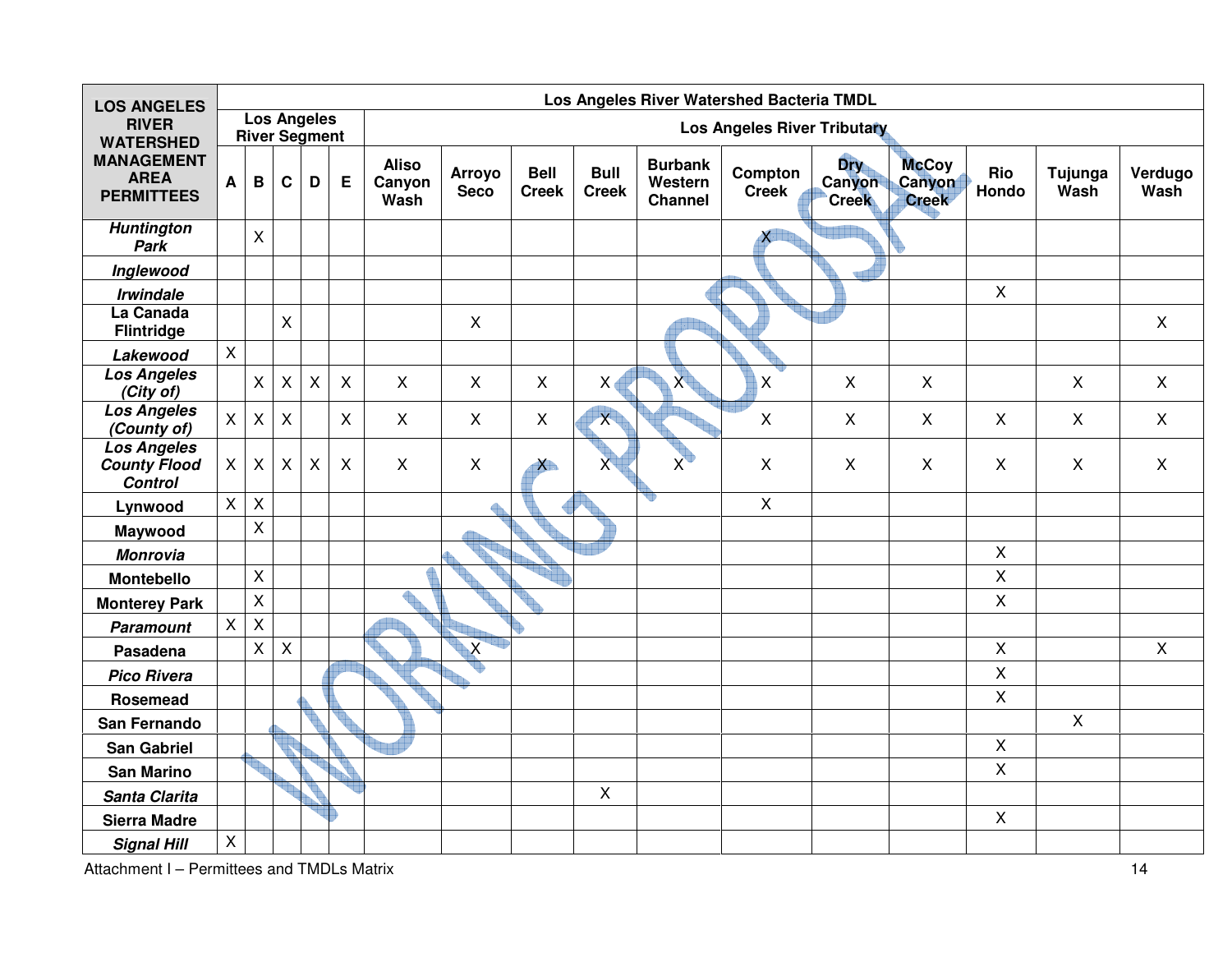| <b>LOS ANGELES</b>                                    |   | Los Angeles River Watershed Bacteria TMDL |   |                                            |   |                                |                       |                             |                             |                                             |                         |                                             |                                        |                     |                 |                 |
|-------------------------------------------------------|---|-------------------------------------------|---|--------------------------------------------|---|--------------------------------|-----------------------|-----------------------------|-----------------------------|---------------------------------------------|-------------------------|---------------------------------------------|----------------------------------------|---------------------|-----------------|-----------------|
| <b>RIVER</b><br><b>WATERSHED</b>                      |   |                                           |   | <b>Los Angeles</b><br><b>River Segment</b> |   | Los Angeles River Tributary    |                       |                             |                             |                                             |                         |                                             |                                        |                     |                 |                 |
| <b>MANAGEMENT</b><br><b>AREA</b><br><b>PERMITTEES</b> | A | B                                         | C | D                                          | Е | <b>Aliso</b><br>Canyon<br>Wash | Arroyo<br><b>Seco</b> | <b>Bell</b><br><b>Creek</b> | <b>Bull</b><br><b>Creek</b> | <b>Burbank</b><br>Western<br><b>Channel</b> | Compton<br><b>Creek</b> | <b>Dry</b><br><b>Canyon</b><br><b>Creek</b> | <b>McCoy</b><br>Canyon<br><b>Creek</b> | <b>Rio</b><br>Hondo | Tujunga<br>Wash | Verdugo<br>Wash |
| <b>South El Monte</b>                                 |   |                                           |   |                                            |   |                                |                       |                             |                             |                                             |                         |                                             |                                        | X                   |                 |                 |
| <b>South Gate</b>                                     |   | X                                         |   |                                            |   |                                |                       |                             |                             |                                             |                         |                                             |                                        | X                   |                 |                 |
| <b>South</b><br>Pasadena                              |   | $\checkmark$<br>⋏                         |   |                                            |   |                                | X                     |                             |                             |                                             |                         |                                             |                                        | X                   |                 |                 |
| <b>Temple City</b>                                    |   |                                           |   |                                            |   |                                |                       |                             |                             |                                             |                         |                                             |                                        | X                   |                 |                 |
| Vernon                                                |   | $\checkmark$<br>$\sim$                    |   |                                            |   |                                |                       |                             |                             |                                             |                         |                                             |                                        |                     |                 |                 |
|                                                       |   |                                           |   |                                            |   |                                |                       |                             |                             |                                             |                         |                                             |                                        |                     |                 |                 |

#### **Table J: Santa Monica Bay Watershed Management Area Bacteria TMDL by Reach**

| <b>SANTA MONICA</b>                                                                     |                                |                                |                                |                                |                                | Santa Monica Bay Beaches Bacteria TMDL (Wet and Dry Weather) |                                |                                |                                |
|-----------------------------------------------------------------------------------------|--------------------------------|--------------------------------|--------------------------------|--------------------------------|--------------------------------|--------------------------------------------------------------|--------------------------------|--------------------------------|--------------------------------|
| <b>BAY</b><br><b>WATERSHED</b><br><b>MANAGEMENT</b><br><b>AREA</b><br><b>PERMITTEES</b> | <b>Jurisdiction</b><br>Group 1 | <b>Jurisdiction</b><br>Group 2 | <b>Jurisdiction</b><br>Group 3 | <b>Jurisdiction</b><br>Group 4 | <b>Jurisdiction</b><br>Group 5 | <b>Jurisdiction</b><br>Group 6                               | <b>Jurisdiction</b><br>Group 7 | <b>Jurisdiction</b><br>Group 8 | <b>Jurisdiction</b><br>Group 9 |
| <b>Agoura Hills</b>                                                                     |                                |                                |                                |                                |                                |                                                              |                                |                                | X                              |
| <b>Beverly Hills</b>                                                                    |                                |                                |                                |                                |                                |                                                              |                                | X                              |                                |
| <b>Calabasas</b>                                                                        | X                              |                                |                                |                                |                                |                                                              |                                |                                | X                              |
| <b>Culver City</b>                                                                      |                                |                                |                                |                                |                                |                                                              |                                | X                              |                                |
| <b>El Segundo</b>                                                                       |                                | $X_{\perp}$                    |                                |                                | X                              |                                                              |                                |                                |                                |
| <b>Hermosa Beach</b>                                                                    |                                |                                |                                |                                | X                              | X                                                            |                                |                                |                                |
| <b>Hidden Hills</b>                                                                     |                                |                                |                                |                                |                                |                                                              |                                |                                | X                              |
| Inglewood                                                                               |                                |                                |                                |                                |                                |                                                              |                                | $\mathsf{X}$                   |                                |
| <b>Los Angeles</b><br>(City of)                                                         | $X^+$                          | Χ                              | X                              |                                |                                |                                                              | X                              | X                              |                                |
| <b>Los Angeles</b><br>(County of)                                                       | Χ                              | X                              |                                | Χ                              | X                              | Χ                                                            | Χ                              | X                              | X                              |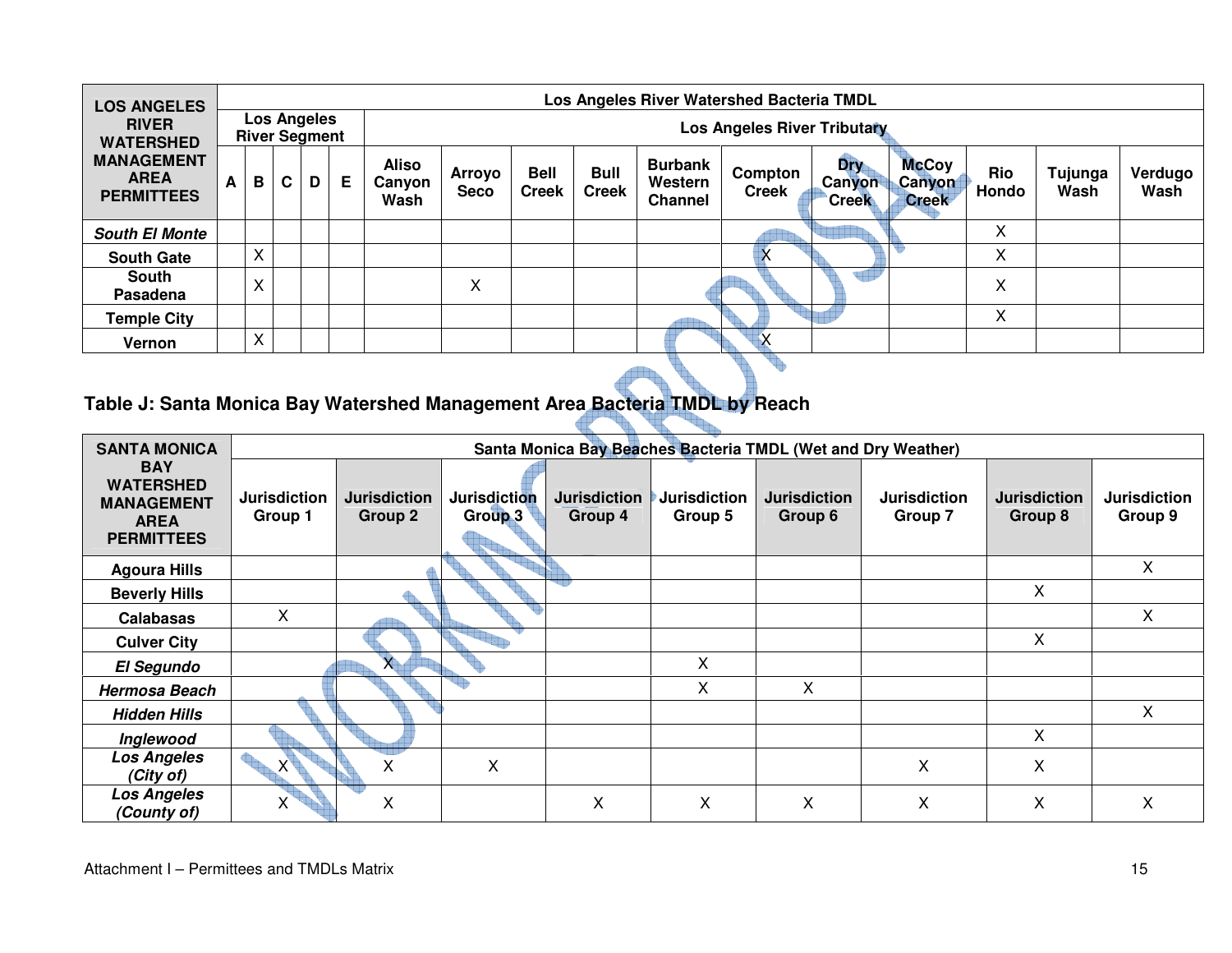| <b>SANTA MONICA</b>                                                                     |                                |                                       |                                |                                |                                | Santa Monica Bay Beaches Bacteria TMDL (Wet and Dry Weather) |                         |                                |                                |
|-----------------------------------------------------------------------------------------|--------------------------------|---------------------------------------|--------------------------------|--------------------------------|--------------------------------|--------------------------------------------------------------|-------------------------|--------------------------------|--------------------------------|
| <b>BAY</b><br><b>WATERSHED</b><br><b>MANAGEMENT</b><br><b>AREA</b><br><b>PERMITTEES</b> | <b>Jurisdiction</b><br>Group 1 | <b>Jurisdiction</b><br><b>Group 2</b> | <b>Jurisdiction</b><br>Group 3 | <b>Jurisdiction</b><br>Group 4 | <b>Jurisdiction</b><br>Group 5 | <b>Jurisdiction</b><br>Group 6                               | Jurisdiction<br>Group 7 | <b>Jurisdiction</b><br>Group 8 | <b>Jurisdiction</b><br>Group 9 |
| <b>Los Angeles</b><br><b>County Flood</b><br><b>Control</b>                             | X                              | $\boldsymbol{\mathsf{X}}$             | $\boldsymbol{\mathsf{X}}$      | $\mathsf{X}$                   | $\pmb{\times}$                 |                                                              | Χ                       | $\mathsf{X}$                   | X                              |
| <b>Malibu</b>                                                                           | X                              |                                       |                                | X                              |                                |                                                              |                         |                                | $\mathsf{X}$                   |
| <b>Manhattan Beach</b>                                                                  |                                |                                       |                                |                                | x                              | X                                                            |                         |                                |                                |
| <b>Palos Verdes</b><br><b>Estates</b>                                                   |                                |                                       |                                |                                |                                |                                                              | X                       |                                |                                |
| <b>Rancho Palos</b><br><b>Verdes</b>                                                    |                                |                                       |                                |                                |                                |                                                              | X                       |                                |                                |
| <b>Redondo Beach</b>                                                                    |                                |                                       |                                |                                |                                | X                                                            |                         |                                |                                |
| <b>Rolling Hills</b>                                                                    |                                |                                       |                                |                                |                                |                                                              | X                       |                                |                                |
| <b>Rolling Hills</b><br><b>Estates</b>                                                  |                                |                                       |                                |                                |                                |                                                              | X                       |                                |                                |
| <b>Santa Monica</b>                                                                     |                                | X                                     | X                              |                                |                                |                                                              |                         | X                              |                                |
| <b>Torrance</b>                                                                         |                                |                                       |                                |                                |                                | X                                                            |                         |                                |                                |
| <b>West Hollywood</b>                                                                   |                                |                                       |                                |                                |                                |                                                              |                         | $\sf X$                        |                                |
| <b>Westlake Village</b>                                                                 |                                |                                       |                                |                                |                                |                                                              |                         |                                | X                              |

e e e ₩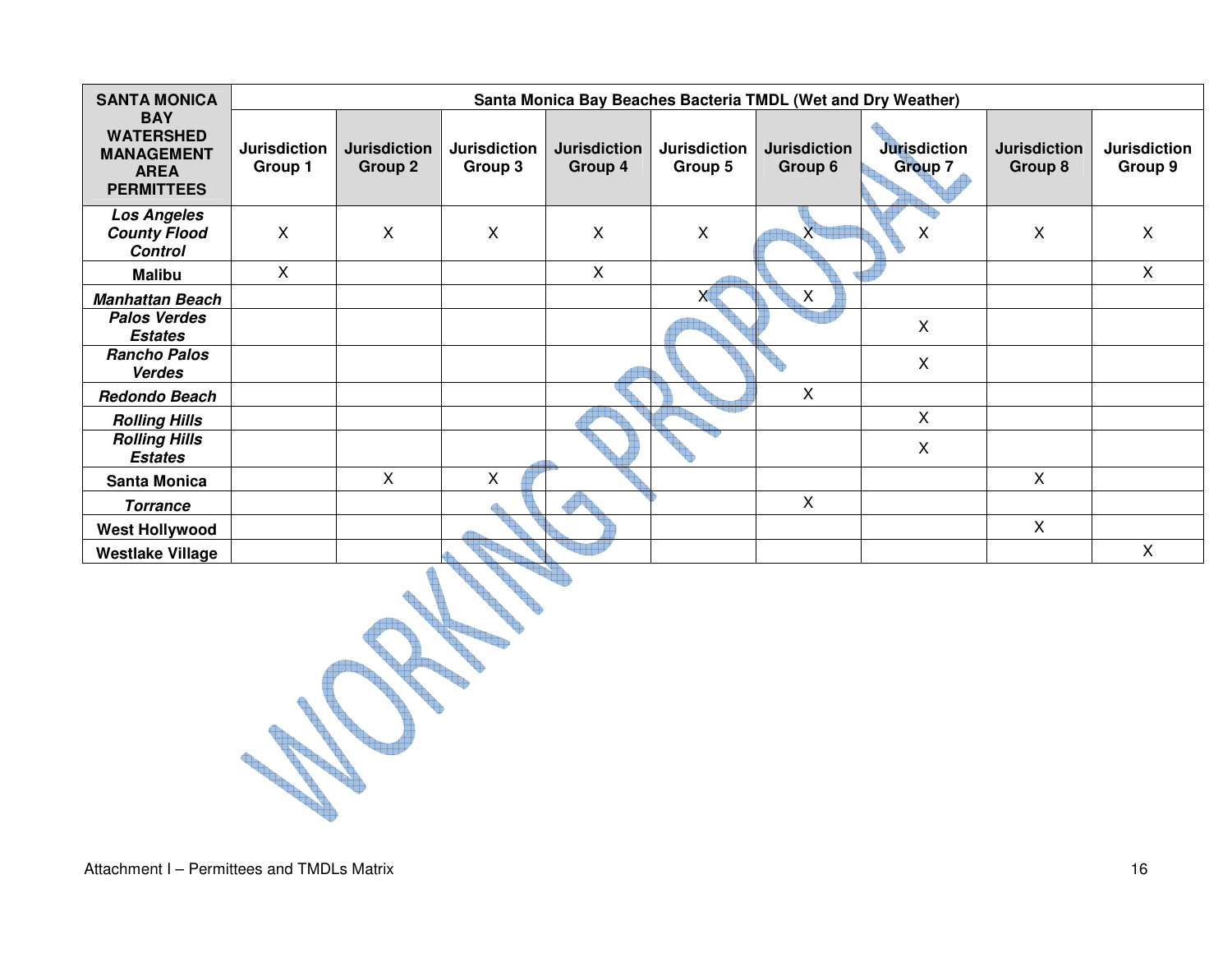| Table J: San Gabriel River Watershed Management Area Metals TMDLs by Reach |                               |                          |                         |                                            |                                                                     |                                            |                                            |                                            |
|----------------------------------------------------------------------------|-------------------------------|--------------------------|-------------------------|--------------------------------------------|---------------------------------------------------------------------|--------------------------------------------|--------------------------------------------|--------------------------------------------|
| <b>SAN GABRIEL RIVER</b><br><b>WATERSHED</b>                               |                               |                          |                         |                                            | San Gabriel River and Impaired Tributaries Metals and Selenium TMDL |                                            |                                            |                                            |
| <b>MANAGEMENT AREA</b><br><b>PERMITTEES</b>                                | <b>Walnut</b><br><b>Creek</b> | San Jose<br><b>Creek</b> | Coyote<br><b>Creek</b>  | <b>San Gabriel</b><br><b>River Reach 1</b> | <b>San Gabriel</b><br><b>River Reach 2</b>                          | <b>San Gabriel</b><br><b>River Reach 3</b> | <b>San Gabriel</b><br><b>River Reach 4</b> | <b>San Gabriel</b><br><b>River Reach 5</b> |
| <b>Arcadia</b>                                                             |                               |                          |                         |                                            |                                                                     |                                            | $\mathsf{X}$                               |                                            |
| <b>Artesia</b>                                                             |                               |                          | $\mathsf{X}$            | $\mathsf{X}$                               |                                                                     |                                            |                                            |                                            |
| <b>Azusa</b>                                                               | $\mathsf{X}$                  |                          |                         |                                            |                                                                     |                                            |                                            | $\mathsf{X}$                               |
| <b>Baldwin Park</b>                                                        | $\mathsf{X}$                  |                          |                         |                                            |                                                                     | $\mathsf{X}$                               | $\mathsf{X}$                               |                                            |
| <b>Bellflower</b>                                                          |                               |                          |                         | $\boldsymbol{\lambda}$                     |                                                                     |                                            |                                            |                                            |
| <b>Bradbury</b>                                                            |                               |                          |                         |                                            |                                                                     |                                            |                                            |                                            |
| <b>Cerritos</b>                                                            |                               |                          | $\mathsf{X}$            | $\overline{X}$                             |                                                                     |                                            |                                            |                                            |
| <b>Claremont</b>                                                           | $\mathsf{X}$                  | $\mathsf{X}$             |                         |                                            |                                                                     |                                            |                                            |                                            |
| Covina                                                                     | X                             |                          |                         |                                            |                                                                     |                                            |                                            |                                            |
| <b>Diamond Bar</b>                                                         |                               | $\mathsf{X}$             | $\overline{\mathsf{x}}$ |                                            |                                                                     |                                            |                                            |                                            |
| <b>Downey</b>                                                              |                               |                          |                         | $\pmb{\times}$                             | $\mathsf{X}$                                                        |                                            |                                            |                                            |
| <b>Duarte</b>                                                              |                               |                          |                         |                                            |                                                                     |                                            |                                            | $\mathsf{X}$                               |
| <b>El Monte</b>                                                            |                               |                          |                         |                                            |                                                                     | $\mathsf{X}$                               | $\mathsf{X}$                               |                                            |
| Glendora                                                                   | $\mathsf{X}$                  |                          |                         |                                            |                                                                     |                                            |                                            | $\mathsf{X}$                               |
| <b>Hawaiian Gardens</b>                                                    |                               |                          | $\chi$                  |                                            |                                                                     |                                            |                                            |                                            |
| Industry                                                                   | X <sub>4</sub>                | $\mathsf{X}$             |                         |                                            | $\mathsf{X}$                                                        | $\mathsf{X}$                               |                                            |                                            |
| <b>Irwindale</b>                                                           | X                             |                          |                         |                                            |                                                                     | $\mathsf{X}$                               | $\mathsf{X}$                               | $\mathsf{X}$                               |
| La Habra Heights                                                           |                               | $X +$                    | $\mathsf{X}$            |                                            |                                                                     |                                            |                                            |                                            |
| La Mirada                                                                  |                               |                          | $\pmb{\times}$          |                                            |                                                                     |                                            |                                            |                                            |
| La Puente                                                                  | $\mathsf{X}$                  | X                        |                         |                                            |                                                                     | $\mathsf{X}$                               |                                            |                                            |
| La Verne <                                                                 | X                             | $\mathsf{X}$             |                         |                                            |                                                                     |                                            |                                            |                                            |
| Lakewood                                                                   |                               |                          | $\pmb{\times}$          | $\mathsf X$                                |                                                                     |                                            |                                            |                                            |
| Los Angeles (County of)                                                    | X                             | $\mathsf{X}$             | $\mathsf{X}$            |                                            | $\mathsf{X}$                                                        | $\mathsf{X}$                               |                                            | $\mathsf{X}$                               |
| <b>Los Angeles County Flood</b><br><b>Control</b>                          | X                             | X                        | $\mathsf{X}$            | $\mathsf{X}$                               | $\mathsf{X}$                                                        | $\boldsymbol{\mathsf{X}}$                  | $\mathsf{X}$                               | X                                          |

# **Table J: San Gabriel River Watershed Management Area Metals TMDLs by Reach**